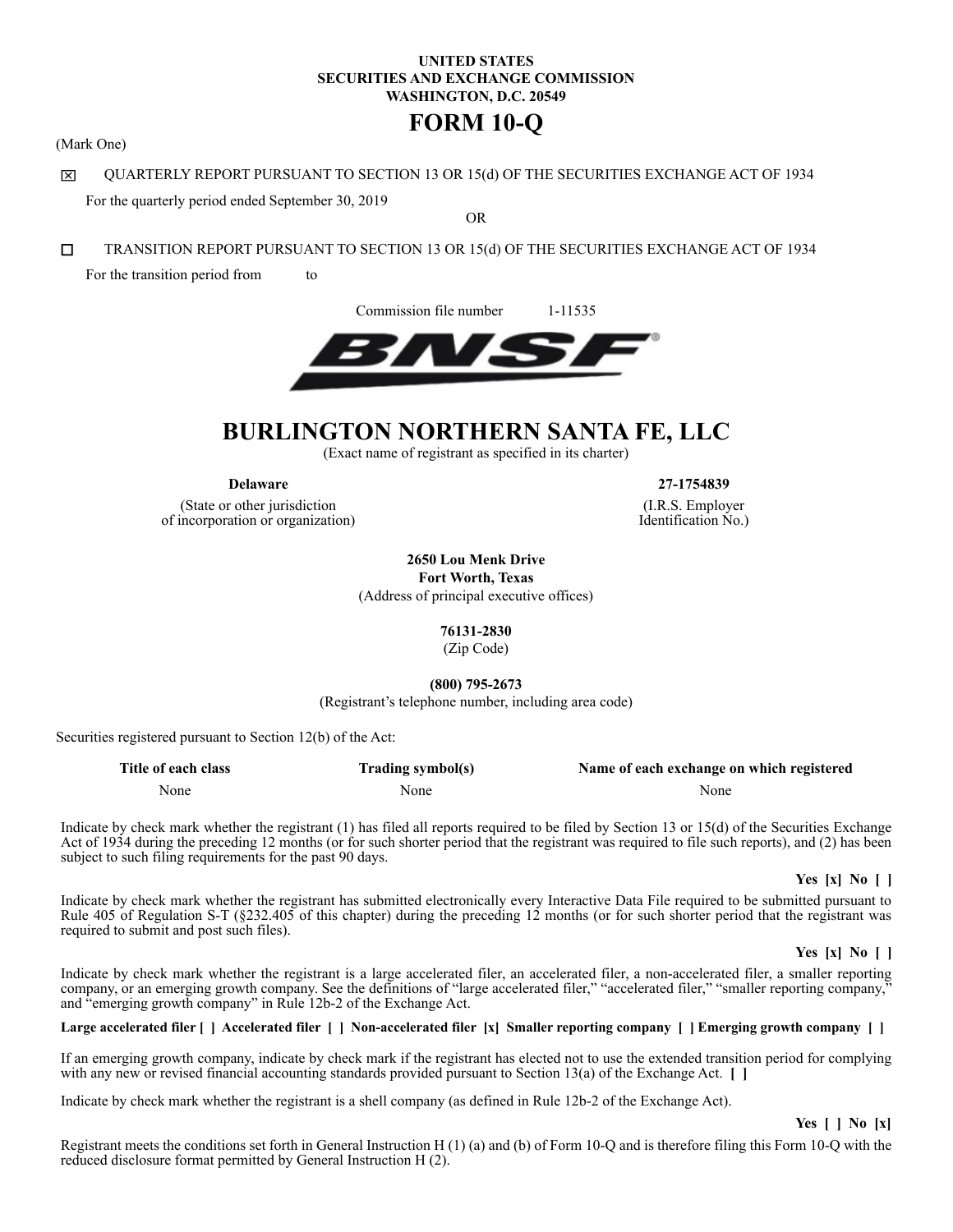#### <span id="page-1-0"></span>**Table of Contents**

| <b>PART I</b>     | <b>FINANCIAL INFORMATION</b>                             | <b>PAGE</b>    |
|-------------------|----------------------------------------------------------|----------------|
| Item 1.           | <b>Financial Statements</b>                              | $\overline{3}$ |
| Item 2.           | Management's Narrative Analysis of Results of Operations | <u>18</u>      |
| Item 4.           | <b>Controls and Procedures</b>                           | 21             |
| <b>PART II</b>    | <b>OTHER INFORMATION</b>                                 |                |
| Item 1.           | <b>Legal Proceedings</b>                                 | 22             |
| Item 6.           | <b>Exhibits</b>                                          | 23             |
| <b>Signatures</b> |                                                          | $S-1$          |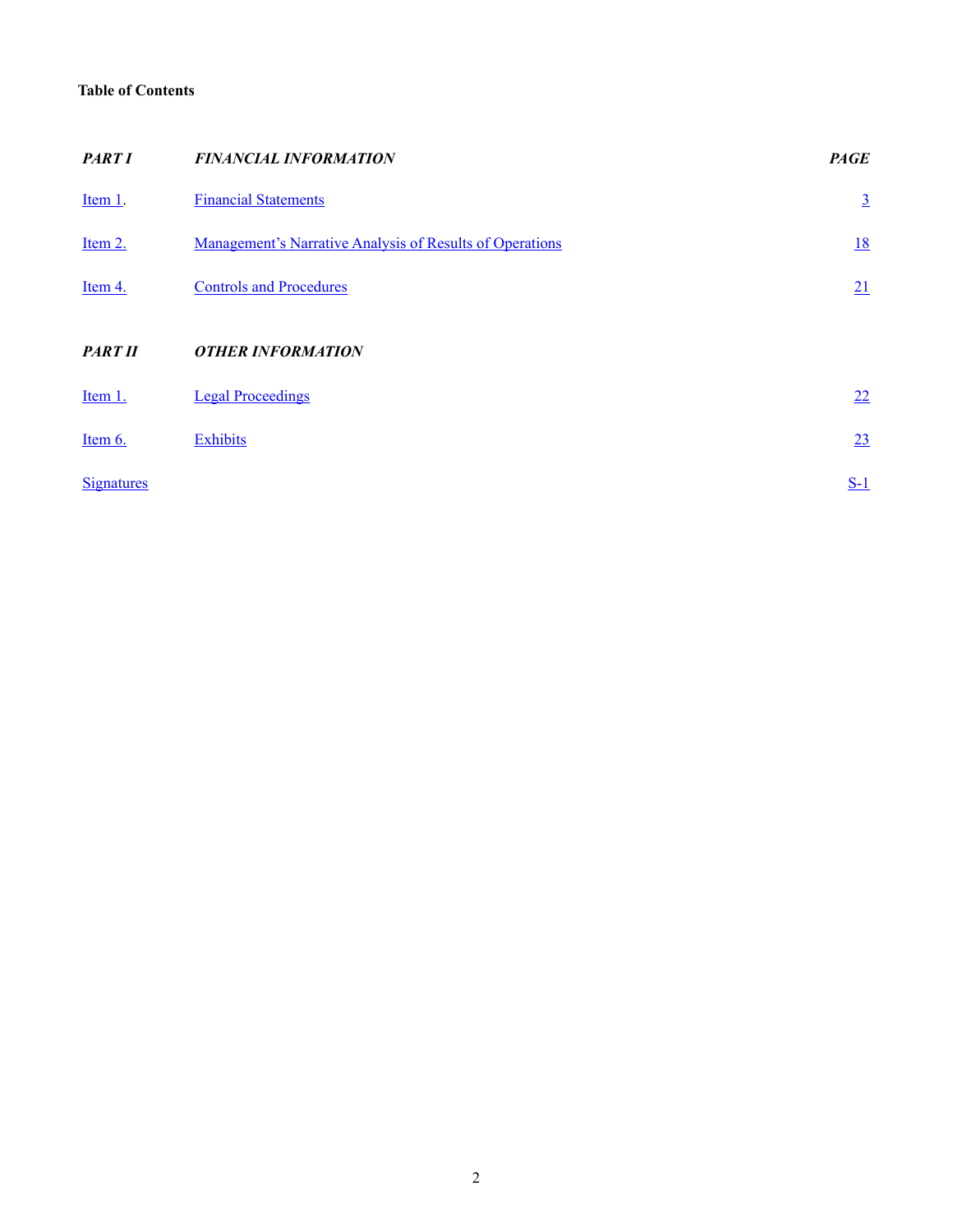#### **PART I FINANCIAL INFORMATION**

#### <span id="page-2-0"></span>**Item 1. Financial Statements.**

#### **BURLINGTON NORTHERN SANTA FE, LLC and SUBSIDIARIES CONSOLIDATED STATEMENTS OF INCOME (In millions) (Unaudited)**

|                               |             | <b>Three Months Ended</b><br>September 30, |               |       |               | <b>Nine Months Ended</b><br>September 30, |              |        |  |
|-------------------------------|-------------|--------------------------------------------|---------------|-------|---------------|-------------------------------------------|--------------|--------|--|
|                               |             | 2019                                       |               | 2018  |               | 2019                                      |              | 2018   |  |
| Revenues                      | $\mathbf S$ | 6,021                                      | $\mathcal{S}$ | 6,147 | <sup>S</sup>  | 17,676                                    | <sup>S</sup> | 17,649 |  |
|                               |             |                                            |               |       |               |                                           |              |        |  |
| Operating expenses:           |             |                                            |               |       |               |                                           |              |        |  |
| Compensation and benefits     |             | 1,337                                      |               | 1,378 |               | 4,071                                     |              | 4,021  |  |
| Fuel                          |             | 725                                        |               | 859   |               | 2,211                                     |              | 2,456  |  |
| Purchased services            |             | 687                                        |               | 718   |               | 2,087                                     |              | 2,124  |  |
| Depreciation and amortization |             | 602                                        |               | 580   |               | 1,788                                     |              | 1,726  |  |
| Equipment rents               |             | 195                                        |               | 183   |               | 573                                       |              | 542    |  |
| Materials and other           |             | 295                                        |               | 320   |               | 980                                       |              | 1,041  |  |
| Total operating expenses      |             | 3,841                                      |               | 4,038 |               | 11,710                                    |              | 11,910 |  |
| Operating income              |             | 2,180                                      |               | 2,109 |               | 5,966                                     |              | 5,739  |  |
| Interest expense              |             | 271                                        |               | 262   |               | 806                                       |              | 774    |  |
| Other (income) expense, net   |             | (32)                                       |               | (32)  |               | (219)                                     |              | (82)   |  |
|                               |             |                                            |               |       |               |                                           |              |        |  |
| Income before income taxes    |             | 1,941                                      |               | 1,879 |               | 5,379                                     |              | 5,047  |  |
| Income tax expense            |             | 475                                        |               | 486   |               | 1,322                                     |              | 1,200  |  |
| Net income                    | \$          | 1,466                                      | \$            | 1,393 | <sup>\$</sup> | 4,057                                     | $\mathbb{S}$ | 3,847  |  |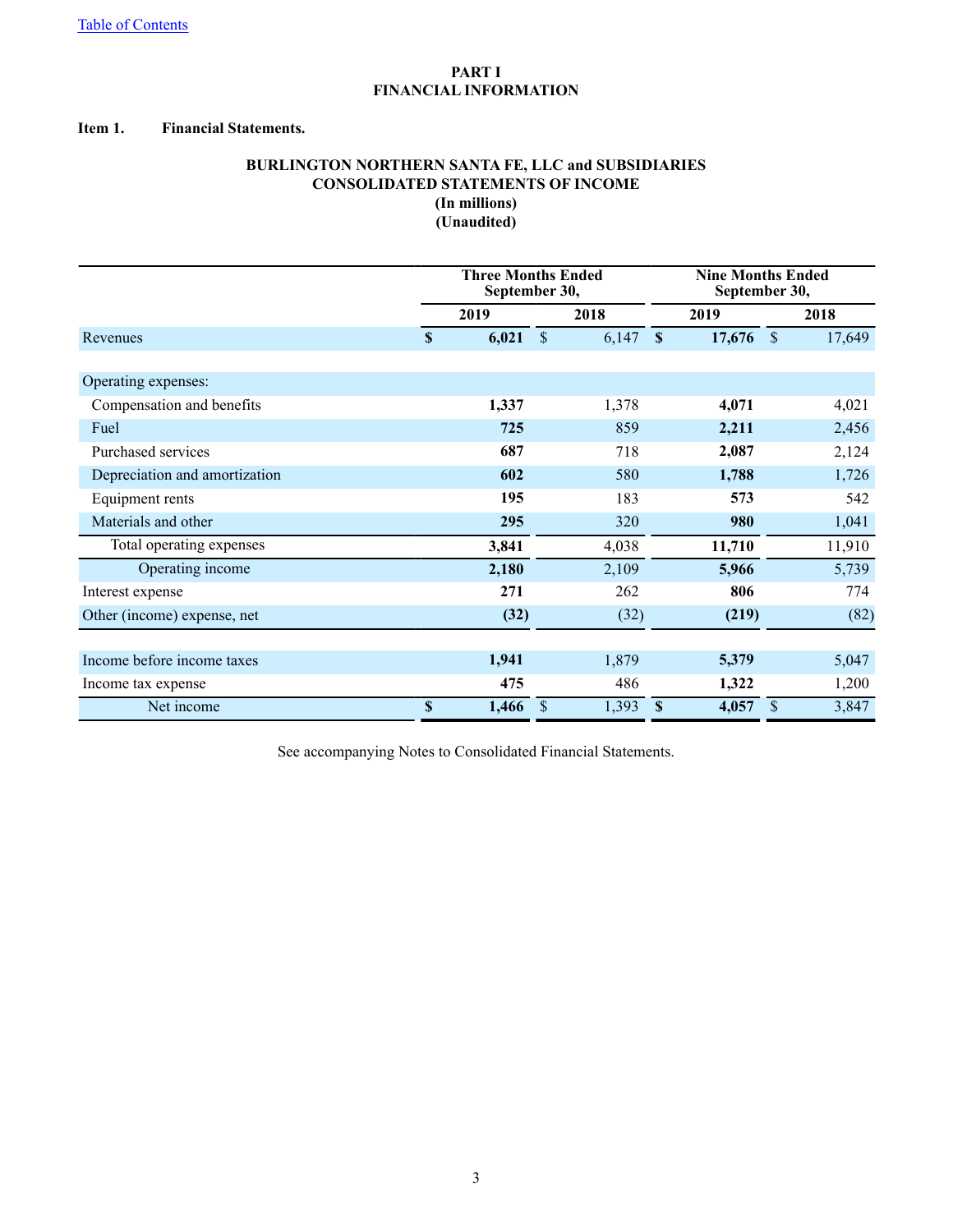#### **BURLINGTON NORTHERN SANTA FE, LLC and SUBSIDIARIES CONSOLIDATED STATEMENTS OF COMPREHENSIVE INCOME (In millions) (Unaudited)**

|                                                                                       | <b>Three Months Ended</b><br>September 30, |       |  |         |          | <b>Nine Months Ended</b><br>September 30, |   |       |  |
|---------------------------------------------------------------------------------------|--------------------------------------------|-------|--|---------|----------|-------------------------------------------|---|-------|--|
|                                                                                       |                                            | 2019  |  | 2018    |          | 2019                                      |   | 2018  |  |
| Net income                                                                            | S                                          | 1,466 |  | 1,393   | <b>S</b> | 4,057                                     | S | 3,847 |  |
|                                                                                       |                                            |       |  |         |          |                                           |   |       |  |
| Other comprehensive income:                                                           |                                            |       |  |         |          |                                           |   |       |  |
| Change in pension and retiree health and welfare<br>benefits, net of tax              |                                            |       |  | (1)     |          | 63                                        |   | (1)   |  |
| Change in accumulated other comprehensive<br>income (loss) of equity method investees |                                            |       |  |         |          | $\left(1\right)$                          |   |       |  |
| Other comprehensive income (loss), net of tax                                         |                                            |       |  | $\perp$ |          | 62                                        |   |       |  |
| Total comprehensive income                                                            | S                                          | 1.466 |  | 1,392   |          | 4.119                                     |   | 3,847 |  |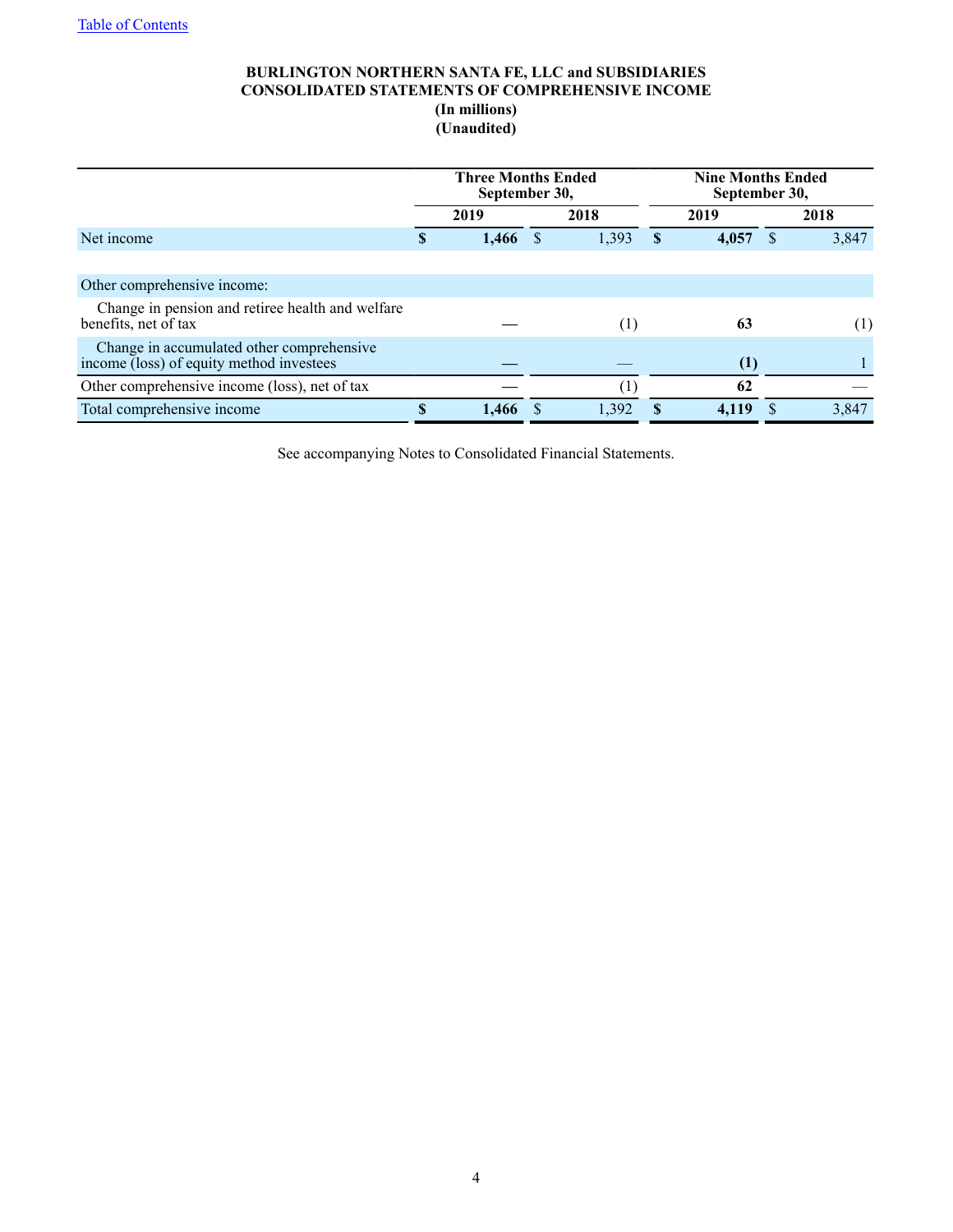#### **BURLINGTON NORTHERN SANTA FE, LLC and SUBSIDIARIES CONSOLIDATED BALANCE SHEETS (In millions) (Unaudited)**

|                                                                                                   |             | September 30,<br>2019 |              | December 31,<br>2018 |
|---------------------------------------------------------------------------------------------------|-------------|-----------------------|--------------|----------------------|
| <b>ASSETS</b>                                                                                     |             |                       |              |                      |
| Current assets:                                                                                   |             |                       |              |                      |
| Cash and cash equivalents                                                                         | $\mathbb S$ | 2,572                 | \$           | 1,985                |
| Accounts receivable, net                                                                          |             | 1,579                 |              | 1,499                |
| Materials and supplies                                                                            |             | 759                   |              | 793                  |
| Other current assets                                                                              |             | 176                   |              | 257                  |
| Total current assets                                                                              |             | 5,086                 |              | 4,534                |
| Property and equipment, net of accumulated depreciation of \$11,512 and \$10,004,<br>respectively |             | 64,002                |              | 63,185               |
| Goodwill                                                                                          |             | 14,851                |              | 14,851               |
| Operating lease right-of-use assets                                                               |             | 2,423                 |              |                      |
| Intangible assets, net of accumulated amortization of \$306 and \$279, respectively               |             | 346                   |              | 373                  |
| Other assets                                                                                      |             | 2,325                 |              | 2,150                |
| Total assets                                                                                      | \$          | 89,033                | $\mathbb{S}$ | 85,093               |
|                                                                                                   |             |                       |              |                      |
| <b>LIABILITIES AND EQUITY</b>                                                                     |             |                       |              |                      |
| Current liabilities:                                                                              |             |                       |              |                      |
| Accounts payable and other current liabilities                                                    | \$          | 3,730                 | \$           | 3,261                |
| Long-term debt due within one year                                                                |             | 1,321                 |              | 830                  |
| Total current liabilities                                                                         |             | 5,051                 |              | 4,091                |
|                                                                                                   |             |                       |              |                      |
| Long-term debt                                                                                    |             | 22,669                |              | 22,396               |
| Deferred income taxes                                                                             |             | 14,239                |              | 13,795               |
| Operating lease liabilities                                                                       |             | 1,678                 |              |                      |
| Casualty and environmental liabilities                                                            |             | 446                   |              | 486                  |
| Intangible liabilities, net of accumulated amortization of \$1,043 and \$1,022, respectively      |             | 360                   |              | 381                  |
| Pension and retiree health and welfare liability                                                  |             | 273                   |              | 267                  |
| Other liabilities                                                                                 |             | 949                   |              | 1,028                |
| <b>Total liabilities</b>                                                                          |             | 45,665                |              | 42,444               |
| Commitments and contingencies (see Notes 5 and 6)                                                 |             |                       |              |                      |
| Equity:                                                                                           |             |                       |              |                      |
| Member's equity                                                                                   |             | 43,176                |              | 42,519               |
| Accumulated other comprehensive income (loss)                                                     |             | 192                   |              | 130                  |
| Total equity                                                                                      |             | 43,368                |              | 42,649               |
| Total liabilities and equity                                                                      | $\mathbb S$ | 89,033                | $\mathbb S$  | 85,093               |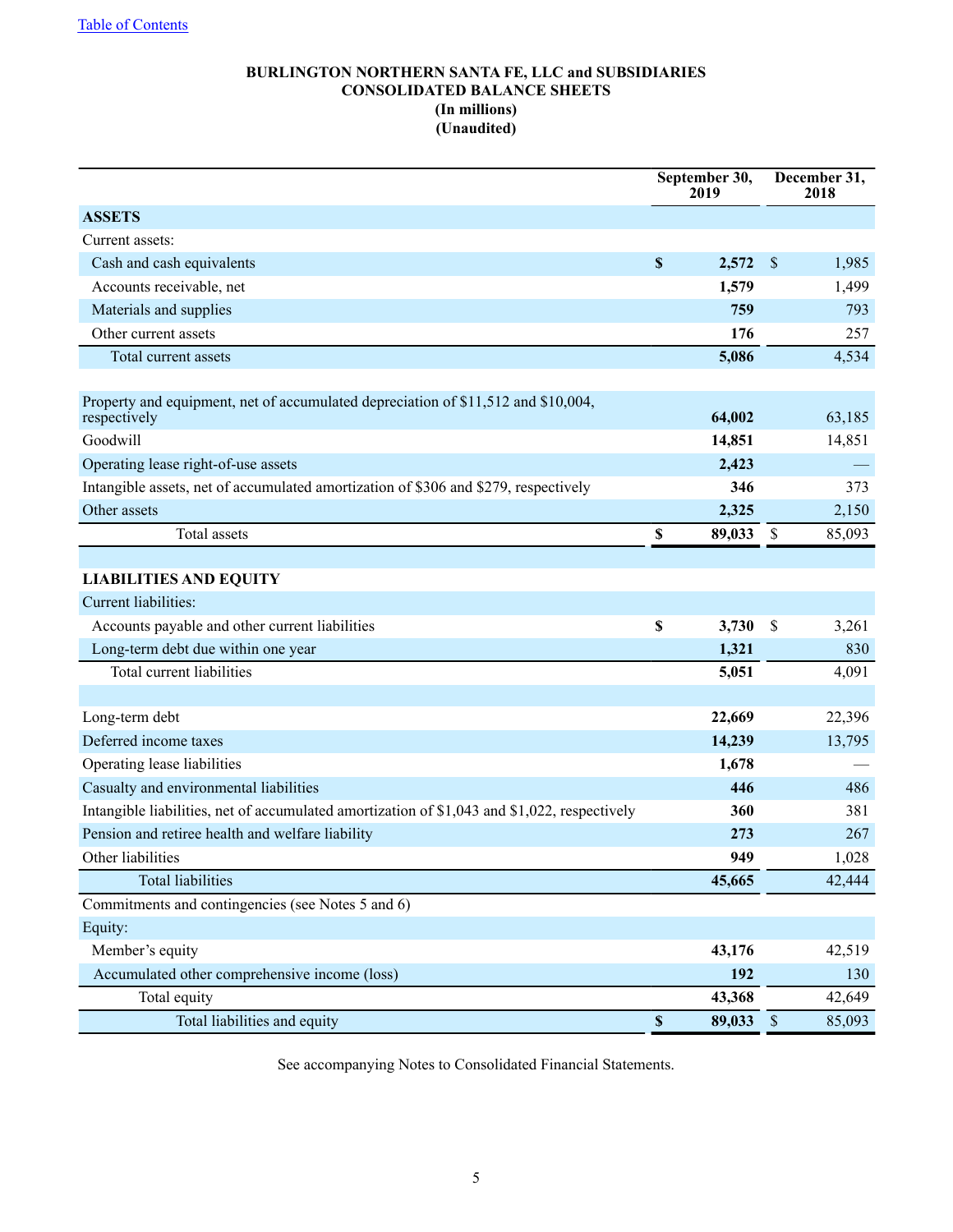#### **BURLINGTON NORTHERN SANTA FE, LLC and SUBSIDIARIES CONSOLIDATED STATEMENTS OF CASH FLOWS (In millions) (Unaudited)**

|                                                                                   | <b>Nine Months Ended</b><br>September 30, |          |                           |          |
|-----------------------------------------------------------------------------------|-------------------------------------------|----------|---------------------------|----------|
|                                                                                   |                                           | 2019     |                           | 2018     |
| <b>OPERATING ACTIVITIES</b>                                                       |                                           |          |                           |          |
| Net income                                                                        | S                                         | 4,057    | S                         | 3,847    |
| Adjustments to reconcile net income to net cash provided by operating activities: |                                           |          |                           |          |
| Depreciation and amortization                                                     |                                           | 1,788    |                           | 1,726    |
| Deferred income taxes                                                             |                                           | 423      |                           | 279      |
| Long-term casualty and environmental liabilities, net                             |                                           | (35)     |                           | (24)     |
| Other, net                                                                        |                                           | (314)    |                           | (106)    |
| Changes in current assets and liabilities:                                        |                                           |          |                           |          |
| Accounts receivable, net                                                          |                                           | (80)     |                           | (125)    |
| Materials and supplies                                                            |                                           | 34       |                           | (23)     |
| Other current assets                                                              |                                           | (147)    |                           | (55)     |
| Accounts payable and other current liabilities                                    |                                           | 71       |                           | 424      |
| Net cash provided by operating activities                                         |                                           | 5,797    |                           | 5,943    |
|                                                                                   |                                           |          |                           |          |
| <b>INVESTING ACTIVITIES</b>                                                       |                                           |          |                           |          |
| Capital expenditures excluding equipment                                          |                                           | (2,363)  |                           | (2,022)  |
| Acquisition of equipment                                                          |                                           | (181)    |                           | (134)    |
| Purchases of investments and investments in time deposits                         |                                           | (6)      |                           | (23)     |
| Proceeds from sales of investments and maturities of time deposits                |                                           | 19       |                           | 37       |
| Other, net                                                                        |                                           | (37)     |                           | (114)    |
| Net cash used in investing activities                                             |                                           | (2,568)  |                           | (2,256)  |
|                                                                                   |                                           |          |                           |          |
| <b>FINANCING ACTIVITIES</b>                                                       |                                           |          |                           |          |
| Proceeds from issuance of long-term debt                                          |                                           | 825      |                           | 1,500    |
| Payments on long-term debt                                                        |                                           | (54)     |                           | (711)    |
| Cash distributions                                                                |                                           | (3,400)  |                           | (4,150)  |
| Other, net                                                                        |                                           | (13)     |                           | (21)     |
| Net cash used in financing activities                                             |                                           | (2, 642) |                           | (3, 382) |
| Increase in cash and cash equivalents                                             |                                           | 587      |                           | 305      |
| Cash and cash equivalents:                                                        |                                           |          |                           |          |
| Beginning of period                                                               |                                           | 1,985    |                           | 1,975    |
| End of period                                                                     | \$                                        | 2,572    | $\mathbb S$               | 2,280    |
| SUPPLEMENTAL CASH FLOW INFORMATION                                                |                                           |          |                           |          |
| Interest paid, net of amounts capitalized                                         | $\boldsymbol{\$}$                         | 815      | $\boldsymbol{\mathsf{S}}$ | 819      |
| Capital investments accrued but not yet paid                                      | \$                                        | 227      | \$                        | 166      |
| Income taxes paid, net of refunds                                                 | $\mathbb S$                               | 959      | \$                        | 540      |
| Non-cash asset financing                                                          | \$                                        | 8        | \$                        | 4        |
|                                                                                   |                                           |          |                           |          |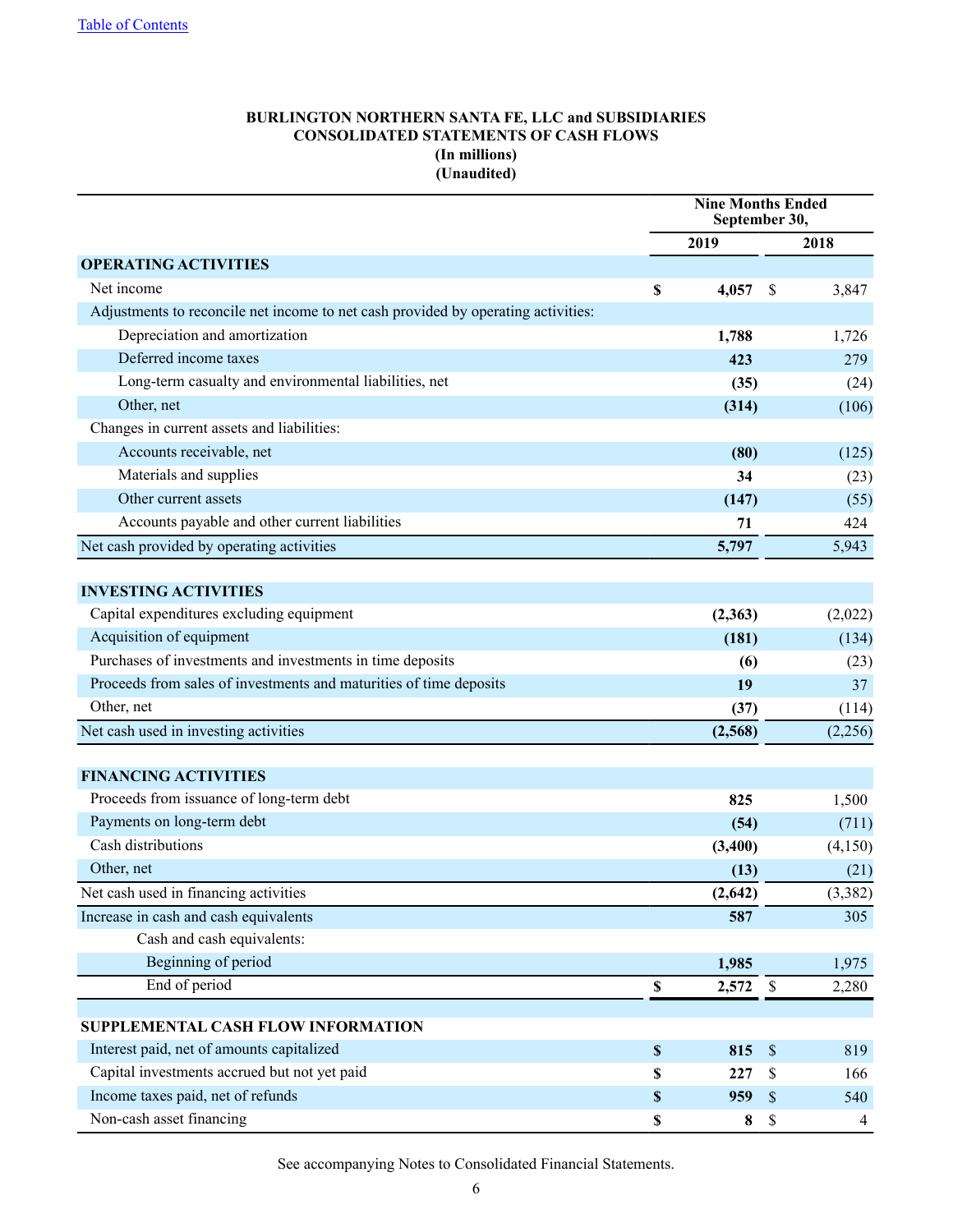#### **BURLINGTON NORTHERN SANTA FE, LLC and SUBSIDIARIES CONSOLIDATED STATEMENTS OF CHANGES IN EQUITY (In millions) (Unaudited)**

|                                         | Member's<br><b>Equity</b> | Other<br>Comprehensive<br>Income (Loss) |    | <b>Total</b><br><b>Equity</b> |
|-----------------------------------------|---------------------------|-----------------------------------------|----|-------------------------------|
| Balance at December 31, 2018            | 42,519 \$                 | 130                                     | -S | 42,649                        |
| Cash distributions                      | (1,200)                   |                                         |    | (1,200)                       |
| Comprehensive income (loss), net of tax | 1,253                     | 62                                      |    | 1,315                         |
| Balance at March 31, 2019               | 42,572                    | 192                                     |    | 42,764                        |
| Cash distributions                      | (1,200)                   |                                         |    | (1,200)                       |
| Comprehensive income (loss), net of tax | 1,338                     |                                         |    | 1,338                         |
| Balance at June 30, 2019                | 42,710                    | 192                                     |    | 42,902                        |
| Cash distributions                      | (1,000)                   |                                         |    | (1,000)                       |
| Comprehensive income (loss), net of tax | 1,466                     |                                         |    | 1,466                         |
| Balance at September 30, 2019           | \$<br>43,176              | 192                                     |    | 43,368                        |

|                                                                  |                           | Accumulated<br><b>Other</b>    |                               |
|------------------------------------------------------------------|---------------------------|--------------------------------|-------------------------------|
|                                                                  | Member's<br><b>Equity</b> | Comprehensive<br>Income (Loss) | <b>Total</b><br><b>Equity</b> |
| Balance at December 31, 2017                                     | \$<br>42,778              | 231<br>- \$                    | $\mathcal{S}$<br>43,009       |
| Adoption of ASC Topic 606 <sup>a</sup>                           | (3)                       |                                | (3)                           |
| Equity method investee adoption of ASU 2016-01 $^{\circ}$        |                           | (1)                            |                               |
| Reclassification upon early adoption of ASU 2018-02 <sup>c</sup> | (26)                      | 26                             |                               |
| Cash distributions                                               | (1,100)                   |                                | (1,100)                       |
| Comprehensive income (loss), net of tax                          | 1,145                     |                                | 1,146                         |
| Balance at March 31, 2018                                        | 42,795                    | 257                            | 43,052                        |
| Cash distributions                                               | (1,175)                   |                                | (1,175)                       |
| Comprehensive income (loss), net of tax                          | 1,309                     |                                | 1,309                         |
| Balance at June 30, 2018                                         | 42,929                    | 257                            | 43,186                        |
| Cash distributions                                               | (1,875)                   |                                | (1,875)                       |
| Comprehensive income (loss), net of tax                          | 1,393                     | (1)                            | 1,392                         |
| Balance at September 30, 2018                                    | \$<br>42,447              | 256                            | 42,703<br><sup>\$</sup>       |

a Accounting Standards Codification Topic 606 - Revenue from Contracts with Customers

b Accounting Standards Update (ASU) No. 2016-01 Financial Instruments - Recognition and Measurement of Financial Assets and Financial Liabilities

c ASU No. 2018-02 Income Statement - Reclassification of Certain Tax Effects from Accumulated Other Comprehensive Income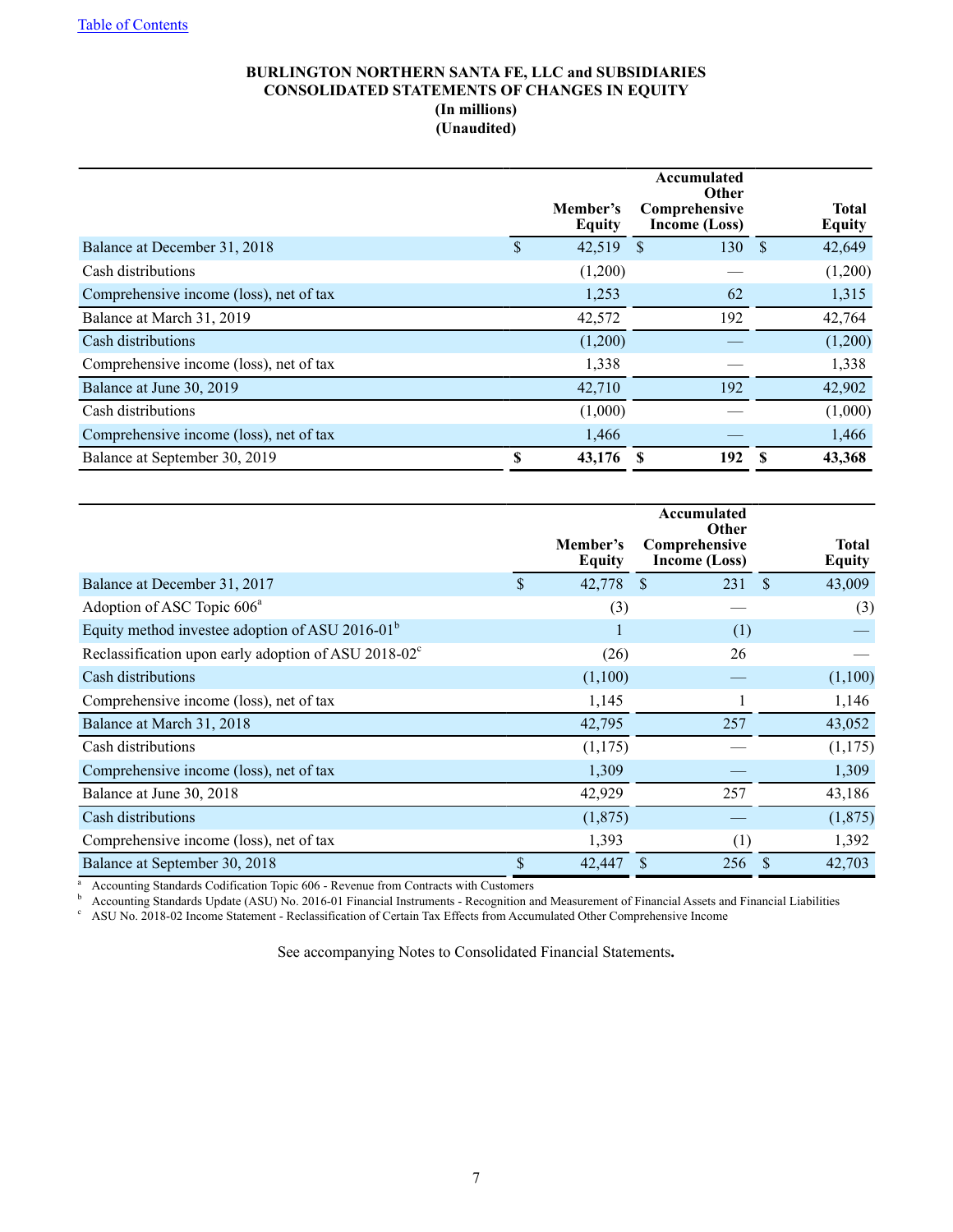#### **NOTES TO CONSOLIDATED FINANCIAL STATEMENTS (Unaudited)**

#### **1. Accounting Policies and Interim Results**

The Consolidated Financial Statements should be read in conjunction with Burlington Northern Santa Fe, LLC's Annual Report on Form 10-K for the year ended December 31, 2018, including the financial statements and notes thereto. Burlington Northern Santa Fe, LLC (BNSF) is a holding company that conducts no operating activities and owns no significant assets other than through its interests in its subsidiaries. The Consolidated Financial Statements include the accounts of BNSF and its majority-owned subsidiaries, all of which are separate legal entities (collectively, the Company). BNSF's principal operating subsidiary is BNSF Railway Company (BNSF Railway). All intercompany accounts and transactions have been eliminated.

On February 12, 2010, Berkshire Hathaway Inc., a Delaware corporation (Berkshire), acquired 100 percent of the outstanding shares of Burlington Northern Santa Fe Corporation common stock that it did not already own. The acquisition was completed through the merger (Merger) of a Berkshire wholly-owned merger subsidiary and Burlington Northern Santa Fe Corporation with the surviving entity renamed Burlington Northern Santa Fe, LLC. Earnings per share data is not presented because BNSF has only one holder of its membership interests.

The results of operations for any interim period are not necessarily indicative of the results of operations to be expected for the entire year. In the opinion of management, the unaudited financial statements reflect all adjustments (consisting of only normal recurring adjustments, except as disclosed) necessary for the fair statement of BNSF's consolidated financial position as of September 30, 2019, and the results of operations for the three and nine months ended September 30, 2019 and 2018.

#### **2. Revenue from Contracts with Customers**

|                               |   | Three Months Ended September 30, |   |       |   | Nine Months Ended September 30, |              |        |  |  |
|-------------------------------|---|----------------------------------|---|-------|---|---------------------------------|--------------|--------|--|--|
|                               |   | 2019                             |   | 2018  |   | 2019                            |              | 2018   |  |  |
| <b>Consumer Products</b>      | S | 1,973                            | S | 2,002 | S | 5,878                           | <sup>S</sup> | 5,841  |  |  |
| <b>Industrial Products</b>    |   | 1,588                            |   | 1,576 |   | 4,637                           |              | 4,416  |  |  |
| <b>Agricultural Products</b>  |   | 1,166                            |   | 1,165 |   | 3,500                           |              | 3,499  |  |  |
| Coal                          |   | 996                              |   | 1,069 |   | 2,748                           |              | 2,928  |  |  |
| Total freight revenues        |   | 5,723                            |   | 5,812 |   | 16,763                          |              | 16,684 |  |  |
| Non-rail logistics subsidiary |   | 199                              |   | 235   |   | 595                             |              | 641    |  |  |
| Accessorial and other         |   | 99                               |   | 100   |   | 318                             |              | 324    |  |  |
| Total other revenues          |   | 298                              |   | 335   |   | 913                             |              | 965    |  |  |
| Total operating revenues      | S | 6.021                            |   | 6,147 | S | 17,676                          |              | 17,649 |  |  |

The Company disaggregates revenue from contracts with customers based on the characteristics of the services provided and the types of products transported (in millions):

Contract assets and liabilities are immaterial. Receivables from contracts with customers is a component of accounts receivable, net on the Consolidated Balance Sheets. At both September 30, 2019 and December 31, 2018, \$1.3 billion represented net receivables from contracts with customers.

Remaining performance obligations primarily consist of in-transit freight revenues, which will be recognized in the next reporting period. At September 30, 2019 and December 31, 2018, remaining performance obligations were \$210 million and \$237 million, respectively.

#### **3. Accounts Receivable, Net**

Accounts receivable, net consists of freight and other receivables, reduced by an allowance for bill adjustments and uncollectible accounts, based upon expected collectibility. At September 30, 2019 and December 31, 2018, \$94 million and \$87 million, respectively, of such allowances had been recorded.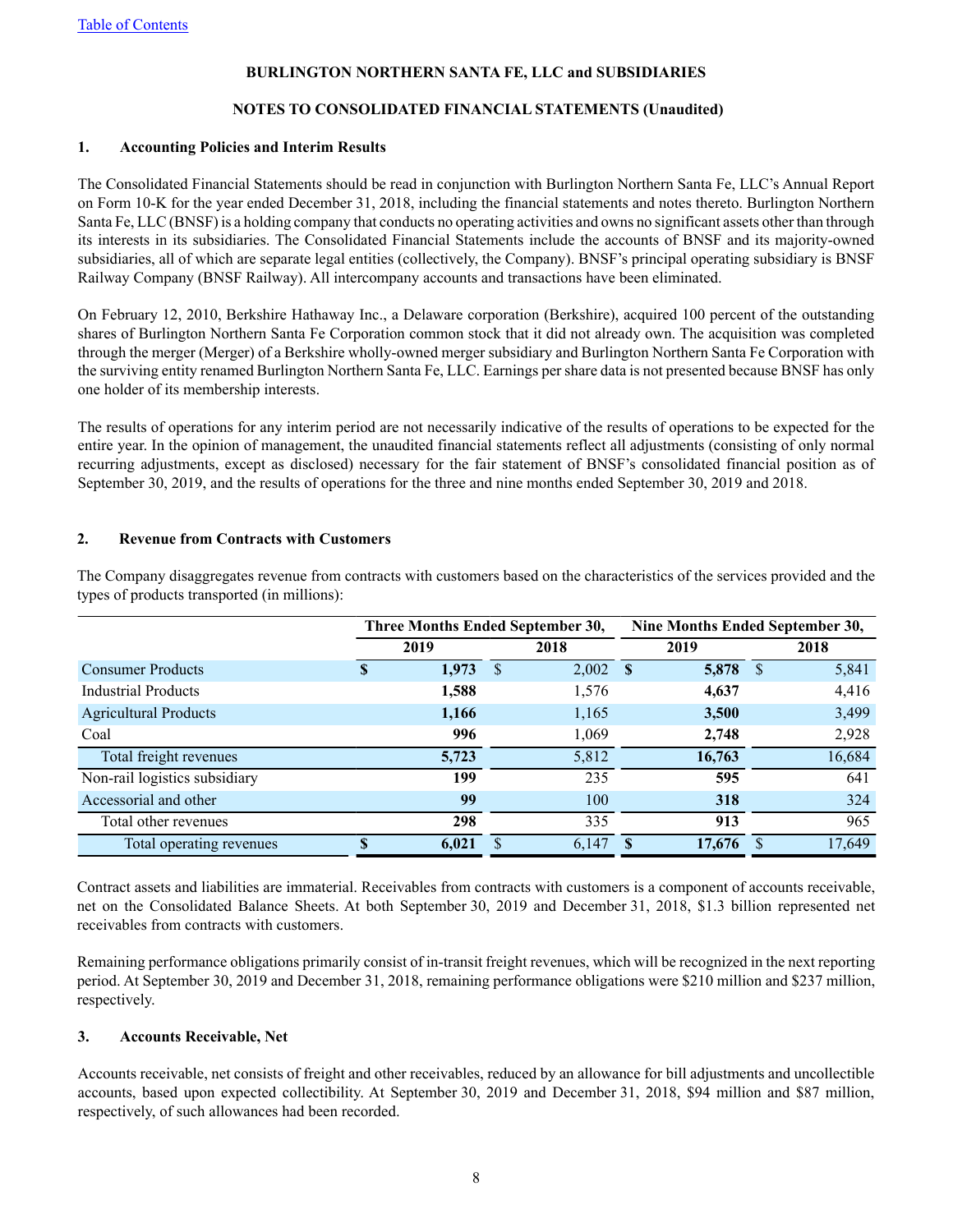#### **NOTES TO CONSOLIDATED FINANCIAL STATEMENTS (Unaudited) - (Continued)**

#### **4. Leases**

On January 1, 2019, the Company adopted ASU No. 2016-02, Leases (Topic 842), using a modified retrospective approach for leases existing at or entered into after the effective date. In addition, the Company elected the package of practical expedients permitted under the transition guidance within the new standard. The standard requires the recognition of right-of-use assets and lease liabilities for operating leases on the Company's Consolidated Balance Sheets. The accounting for finance leases remained unchanged. There was no effect of adopting Topic 842 on member's equity, operating income, or net income. Results for reporting periods beginning after January 1, 2019 are presented under Topic 842, while prior period amounts have not been adjusted.

The Company has substantial lease commitments for locomotives, freight cars, office buildings, operating facilities, and other property. Many of the Company's leases provide the option to purchase the leased item at fair market value or a fixed purchase price at the end of the lease, and some leases include early buyout options at a fixed purchase price. Also, many of the Company's leases include both fixed rate and fair market value renewal options.

As the implicit interest rate is not readily available for most leases, the Company used its incremental borrowing rate to determine the present value of lease payments at the transition date. The Company has lease agreements that contain both lease and nonlease components, but only freight cars are accounted for as a single lease component. BNSF has applied the short-term lease exemption to all asset classes, and as a result, short-term leases are not recognized on the Consolidated Balance Sheets. Variable lease costs, sublease income, and lessor transactions were not significant.

The following table shows the components of lease cost (in millions):

| <b>Lease Cost</b>                   | <b>Three Months</b><br>Ended<br>September 30,<br>2019 |     |  | <b>Nine Months</b><br>Ended<br>September 30,<br>2019 |  |  |
|-------------------------------------|-------------------------------------------------------|-----|--|------------------------------------------------------|--|--|
| Operating lease cost                |                                                       | 116 |  | 361                                                  |  |  |
| Finance lease cost:                 |                                                       |     |  |                                                      |  |  |
| Amortization of right-of-use assets |                                                       | 9   |  | 28                                                   |  |  |
| Interest on lease liabilities       |                                                       | 6   |  | 18                                                   |  |  |
| Short-term lease cost               |                                                       | 22  |  | 64                                                   |  |  |
| Total lease cost                    |                                                       | 153 |  | 471                                                  |  |  |

Supplemental balance sheet information related to leases was as follows (in millions):

| <b>Operating Leases</b>                        | September 30,<br>2019 |
|------------------------------------------------|-----------------------|
| Operating lease right-of-use assets            | 2,423                 |
|                                                |                       |
| Accounts payable and other current liabilities | 460                   |
| Operating lease liabilities                    | 1,678                 |
| Total operating lease liabilities              | 2,138                 |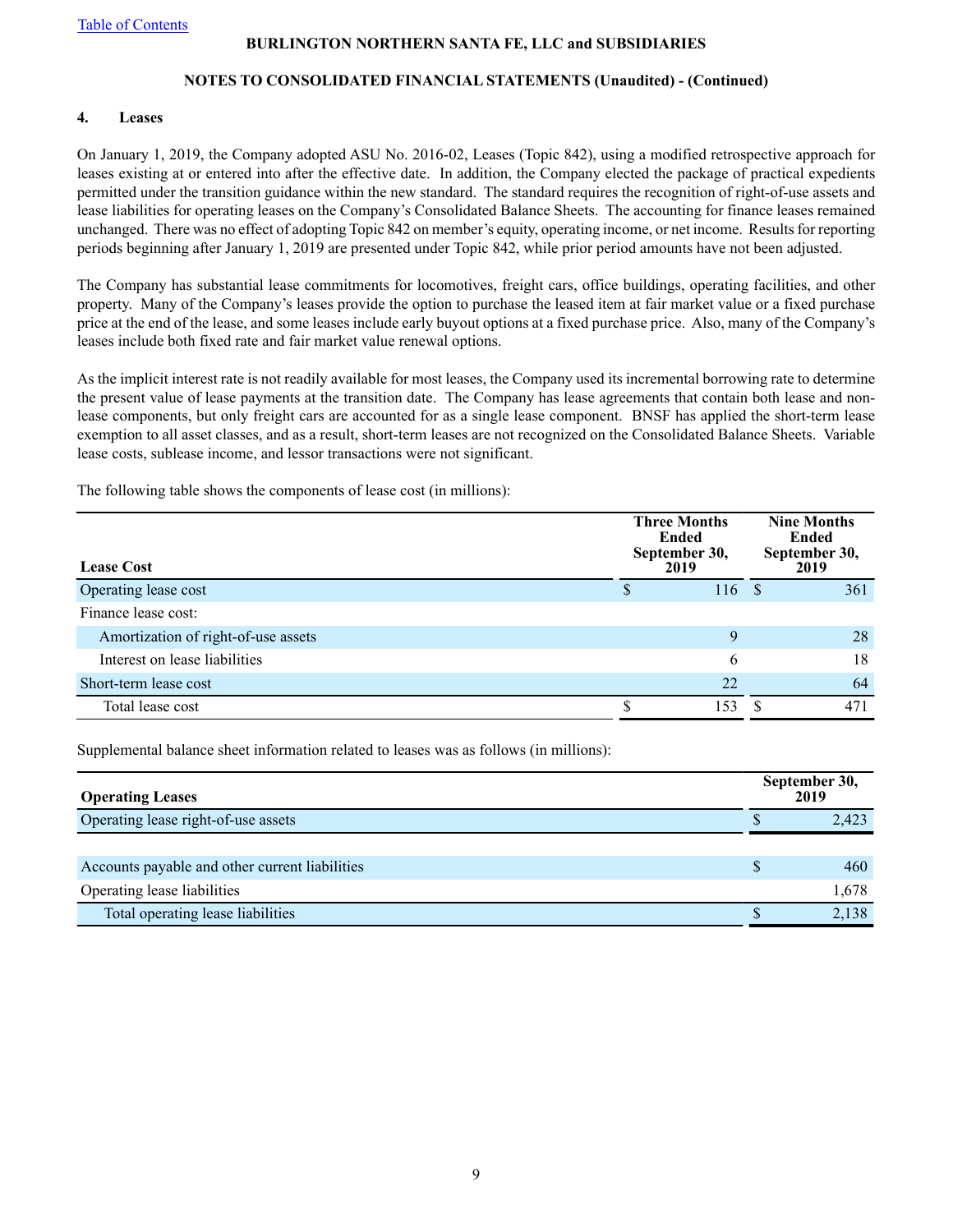#### [Table of Contents](#page-1-0)

### **BURLINGTON NORTHERN SANTA FE, LLC and SUBSIDIARIES**

## **NOTES TO CONSOLIDATED FINANCIAL STATEMENTS (Unaudited) - (Continued)**

| <b>Finance Leases</b>              |   | September 30,<br>2019 |
|------------------------------------|---|-----------------------|
| Property and equipment             |   | 794                   |
| Accumulated depreciation           |   | (340)                 |
| Property and equipment, net        |   | 454                   |
|                                    |   |                       |
| Long-term debt due within one year | S | 48                    |
| Long-term debt                     |   | 337                   |
| Total finance lease liabilities    |   | 385                   |

Supplemental cash flow information related to leases was as follows (in millions):

| <b>Cash Flow</b>                                                        |    | <b>Nine Months</b><br>Ended<br>September 30,<br>2019 |
|-------------------------------------------------------------------------|----|------------------------------------------------------|
| Cash paid for amounts included in the measurement of lease obligations: |    |                                                      |
| Operating cash flows for operating leases                               | S  | 368                                                  |
| Operating cash flows for finance leases                                 | S  | 19                                                   |
| Financing cash flows for finance leases                                 | \$ | 34                                                   |
| Right-of-use assets obtained in exchange for lease obligations:         |    |                                                      |
| Operating leases                                                        |    | 101                                                  |

Other information related to leases was as follows:

| <b>Other Information</b>                          | September 30,<br>2019 |
|---------------------------------------------------|-----------------------|
| Weighted-average remaining lease term (in years): |                       |
| Operating leases                                  | 7.8                   |
| Finance leases                                    | 4.9                   |
| Weighted-average discount rate:                   |                       |
| Operating leases                                  | 3.7%                  |
| Finance leases                                    | $6.3\%$               |

Maturities of lease liabilities as of September 30, 2019 are summarized as follows (in millions):

|                                   |        | <b>Operating Leases</b> |                    | <b>Finance Leases</b> |
|-----------------------------------|--------|-------------------------|--------------------|-----------------------|
| 2019                              | \$     | 42                      | $\mathbf{\hat{S}}$ | 19                    |
| 2020                              |        | 510                     |                    | 69                    |
| 2021                              |        | 436                     |                    | 200                   |
| 2022                              |        | 346                     |                    | 35                    |
| 2023                              |        | 301                     |                    | 28                    |
| Thereafter                        |        | 818                     |                    | 101                   |
| Total lease payments              |        | 2,453                   |                    | 452                   |
| Less amount representing interest |        | (315)                   |                    | (67)                  |
| Total                             | ¢<br>D | 2,138                   |                    | 385                   |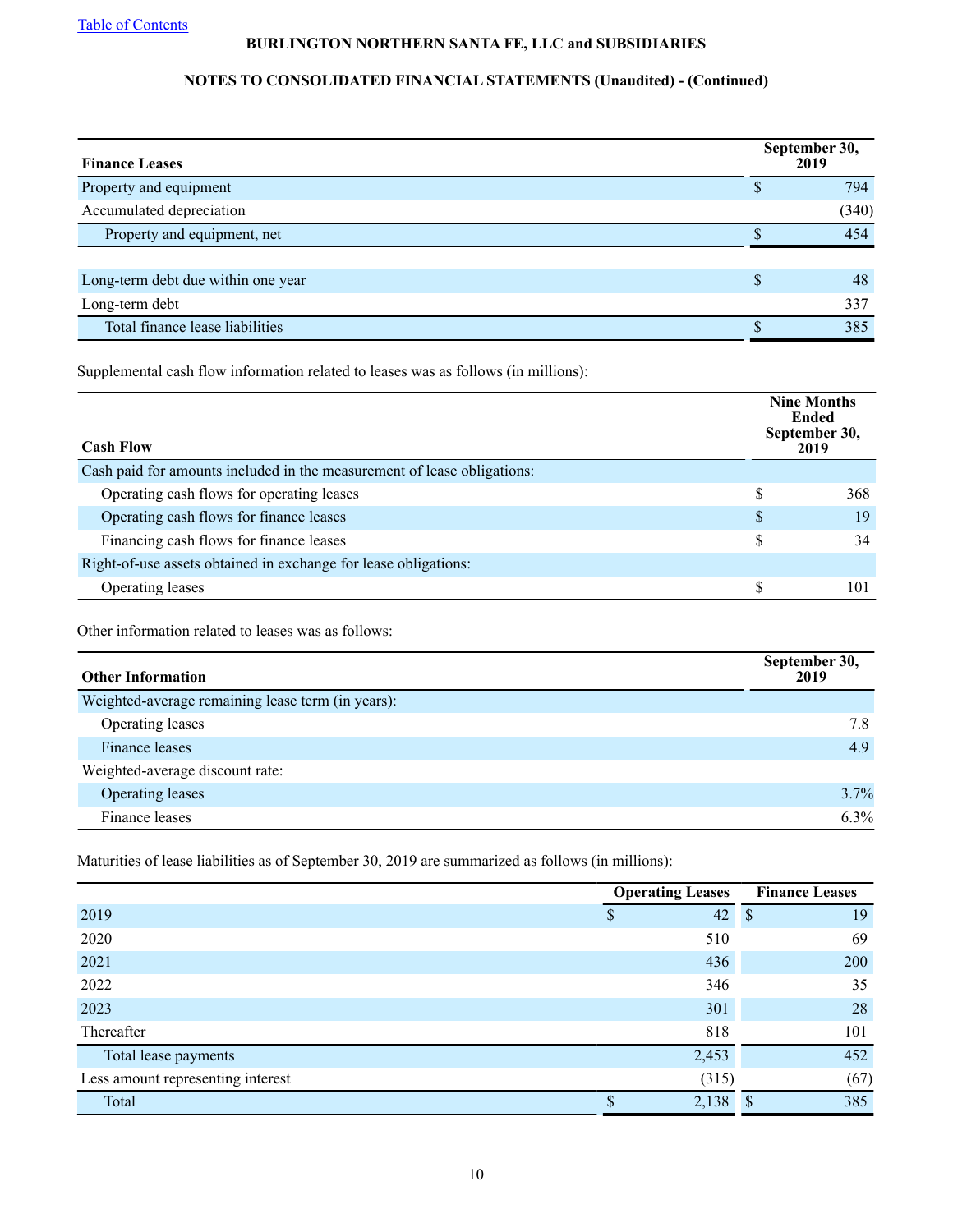### **NOTES TO CONSOLIDATED FINANCIAL STATEMENTS (Unaudited) - (Continued)**

Future minimum lease payments as of December 31, 2018 are summarized as follows (in millions):

|                                   | <b>Operating Leases</b> | <b>Capital Leases</b> |
|-----------------------------------|-------------------------|-----------------------|
| 2019                              | 400<br>Φ                | \$<br>72              |
| 2020                              | 496                     | 69                    |
| 2021                              | 421                     | 200                   |
| 2022                              | 328                     | 35                    |
| 2023                              | 289                     | 28                    |
| Thereafter                        | 787                     | 101                   |
| Total lease payments              | 2,721                   | 505                   |
| Less amount representing interest |                         | (86)                  |
| Total                             |                         | 419                   |

#### **5. Debt**

#### **Notes and Debentures**

In May 2019, BNSF filed a new automatic shelf registration with the Securities and Exchange Commission (SEC) for the issuance of debt securities which became effective on May 8, 2019 and will remain effective for three years.

In May 2019, the Board of Managers (the Board) authorized an additional \$2.25 billion of debt securities that may be issued pursuant to the debt shelf registration statement filed with the SEC. As of September 30, 2019, \$1.675 billion remained authorized by the Board to be issued through the SEC debt shelf offering process.

In July 2019, BNSF issued \$825 million of 3.55 percent debentures due February 15, 2050. The net proceeds from the sale of the debentures will be used for general corporate purposes, which may include but are not limited to working capital, capital expenditures, repayment of outstanding indebtedness, and distributions.

The Company is required to maintain certain financial covenants in conjunction with \$500 million of certain issued and outstanding junior subordinated notes. As of September 30, 2019, the Company was in compliance with these financial covenants.

#### **Fair Value of Debt Instruments**

At September 30, 2019 and December 31, 2018, the fair value of BNSF's debt, excluding finance leases, was \$27.6 billion and \$24.1 billion, respectively, while the book value, which also excludes finance leases, was \$23.6 billion and \$22.8 billion, respectively. The fair value of BNSF's debt is primarily based on market value price models using observable market-based data for the same or similar issues, or on the estimated rates that would be offered to BNSF for debt of the same remaining maturities (Level 2 inputs).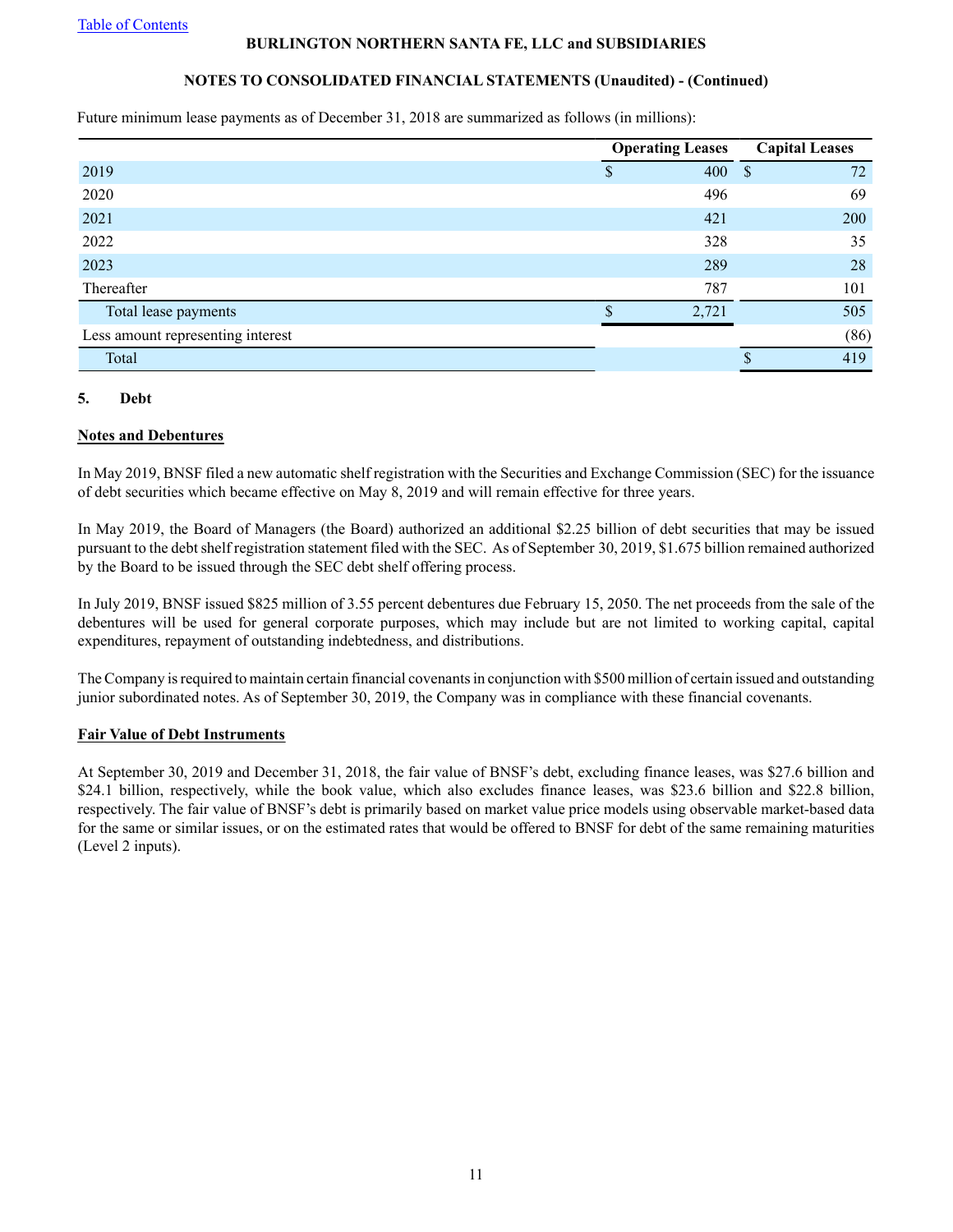#### **NOTES TO CONSOLIDATED FINANCIAL STATEMENTS (Unaudited) - (Continued)**

#### **Guarantees**

As of September 30, 2019, BNSF has not been called upon to perform under the guarantees specifically disclosed in this footnote and does not anticipate a significant performance risk in the foreseeable future.

Debt and other obligations of non-consolidated entities guaranteed by the Company as of September 30, 2019, were as follows (dollars in millions):

|                                         | <b>Guarantees</b>                      |                                          |                  |                                             |                  |                                                   |                  |                                           |  |                                   |
|-----------------------------------------|----------------------------------------|------------------------------------------|------------------|---------------------------------------------|------------------|---------------------------------------------------|------------------|-------------------------------------------|--|-----------------------------------|
|                                         | <b>BNSF</b><br>Ownership<br>Percentage | <b>Principal</b><br>Amount<br>Guaranteed |                  | <b>Maximum</b><br>Future<br><b>Payments</b> |                  | <b>Maximum</b><br>Recourse<br>Amount <sup>"</sup> |                  | Remaining<br>Term<br>(in years)           |  | Capitalized<br><b>Obligations</b> |
| Kinder Morgan Energy Partners,<br>L.P.  | $0.5\%$ \$                             |                                          | 190              |                                             | 190              |                                                   |                  | Termination<br><sub>of</sub><br>Ownership |  | 2 <sup>b</sup>                    |
| Chevron Phillips Chemical<br>Company LP | $-$ %                                  |                                          | N/A <sup>d</sup> |                                             | N/A <sup>d</sup> |                                                   | N/A <sup>d</sup> | 8                                         |  | 17 <sup>c</sup>                   |

Reflects the maximum amount the Company could recover from a third party other than the counterparty.

<sup>b</sup>Reflects capitalized obligations that are recorded on the Company's Consolidated Balance Sheets.

Reflects the asset and corresponding liability for the fair value of these guarantees required by authoritative accounting guidance related to guarantees.

There is no cap to the liability that can be sought from BNSF for BNSF's negligence or the negligence of the indemnified party. However, BNSF could receive reimbursement from certain insurance policies if the liability exceeds a certain amount.

#### *Kinder Morgan Energy Partners, L.P.*

Santa Fe Pacific Pipelines, Inc., an indirect, wholly-owned subsidiary of BNSF, has a guarantee in connection with its remaining special limited partnership interest in Santa Fe Pacific Pipeline Partners, L.P. (SFPP), a subsidiary of Kinder Morgan Energy Partners, L.P., to be paid only upon default by the partnership. All obligations with respect to the guarantee will cease upon termination of ownership rights, which would occur upon a put notice issued by BNSF or the exercise of the call rights by the general partners of SFPP.

#### *Chevron Phillips Chemical Company LP*

BNSF has an indemnity agreement with Chevron Phillips Chemical Company LP (Chevron Phillips), granting certain rights of indemnity from BNSF, in order to facilitate access to a storage facility. Under certain circumstances, payment under this obligation may be required in the event Chevron Phillips were to incur certain liabilities or other incremental costs resulting from trackage access.

#### *Indemnities*

In the ordinary course of business, BNSF enters into agreements with third parties that include indemnification clauses. The Company believes that these clauses are generally customary for the types of agreements in which they are included. At times, these clauses may involve indemnification for the acts of the Company, its employees and agents, indemnification for another party's acts, indemnification for future events, indemnification based upon a certain standard of performance, indemnification for liabilities arising out of the Company's use of leased equipment or other property, or other types of indemnification. Despite the uncertainty whether events which would trigger the indemnification obligations would ever occur, the Company does not believe that these indemnity agreements will have a material adverse effect on the Company's results of operations, financial position, or liquidity. Additionally, the Company believes that, due to lack of historical payment experience, the fair value of indemnities cannot be estimated with any amount of certainty and that the fair value of any such amount would be immaterial to the Consolidated Financial Statements. Unless separately disclosed above, no fair value liability related to indemnities has been recorded in the Consolidated Financial Statements.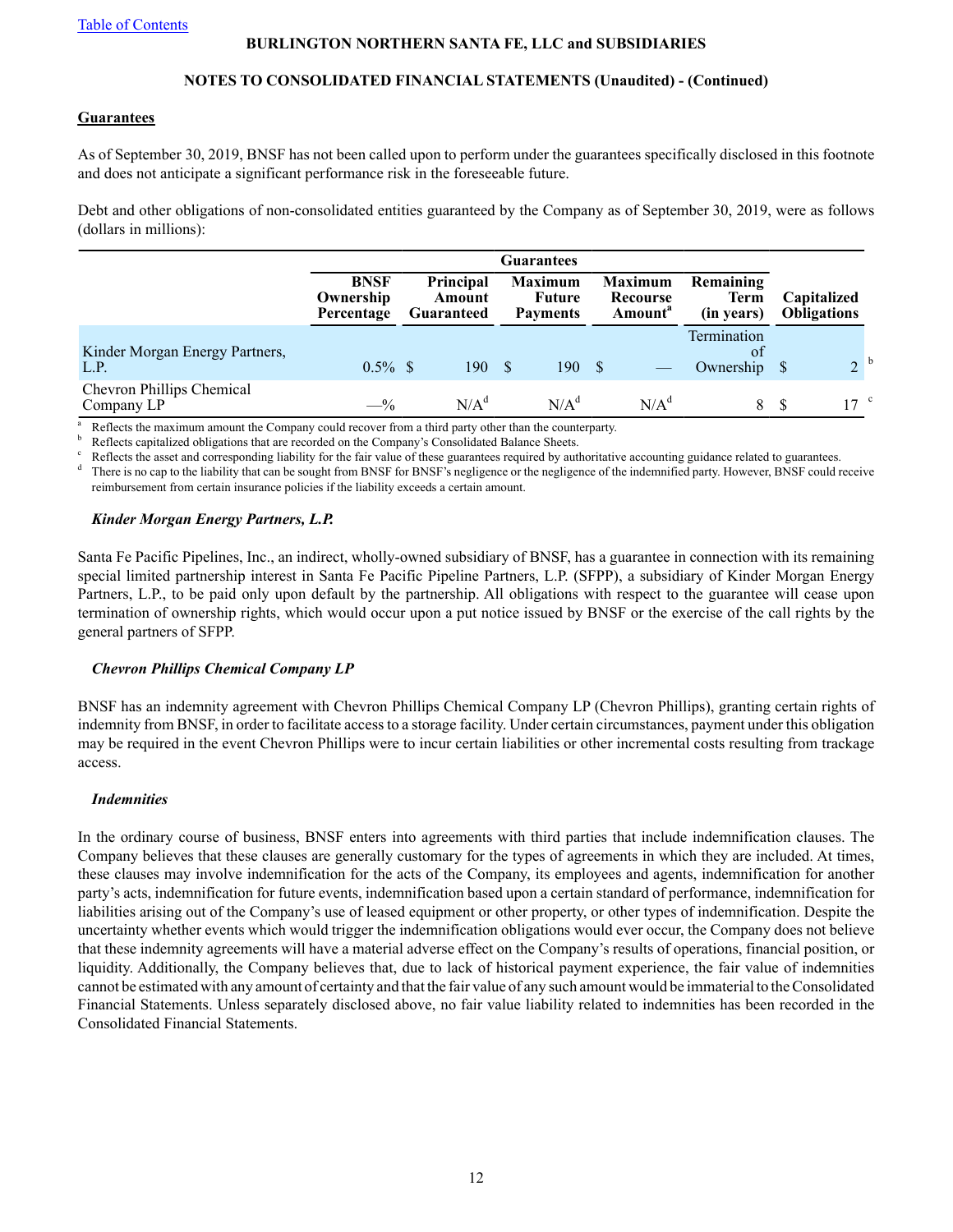#### **NOTES TO CONSOLIDATED FINANCIAL STATEMENTS (Unaudited) - (Continued)**

#### **6. Commitments and Contingencies**

#### **Personal Injury**

BNSF's personal injury liability includes the cost of claims for employee work-related injuries, third-party claims, and asbestos claims. BNSF records a liability for asserted and unasserted claims when the expected loss is both probable and reasonably estimable. Because of the uncertainty of the timing of future payments, the liability is undiscounted. Defense and processing costs, which are recorded on an as-reported basis, are not included in the recorded liability. Expense accruals and adjustments are classified as materials and other in the Consolidated Statements of Income.

Personal injury claims by BNSF Railway employees are subject to the provisions of the Federal Employers'Liability Act (FELA) rather than state workers' compensation laws. Resolution of these cases under the FELA's fault-based system requires either a finding of fault by a jury or an out of court settlement. Third-party claims include claims by non-employees for compensatory damages and may, from time to time, include requests for punitive damages or treatment of the claim as a class action.

BNSF estimates its personal injury liability claims and expense using standard actuarial methodologies based on the covered population, activity levels and trends in frequency, and the costs of covered injuries. The Company monitors actual experience against the forecasted number of claims to be received, the forecasted number of claims closing with payment, and expected claim payments and records adjustments as new events or changes in estimates develop.

BNSF is party to asbestos claims by employees and non-employees who may have been exposed to asbestos. Because of the relatively finite exposed population, the Company has recorded an estimate for the full amount of probable exposure. This is determined through an actuarial analysis based on estimates of the exposed population, the number of claims likely to be filed, the number of claims that will likely require payment, and the cost per claim. Estimated filing and dismissal rates and average cost per claim are determined utilizing recent claim data and trends.

The following table summarizes the activity in the Company's accrued obligations for personal injury claims (in millions):

|                                   | Nine Months Ended September 30, |      |  |      |  |  |
|-----------------------------------|---------------------------------|------|--|------|--|--|
|                                   |                                 | 2019 |  | 2018 |  |  |
| Beginning balance                 |                                 | 308  |  | 307  |  |  |
| Accruals / changes in estimates   |                                 | 69   |  | 56   |  |  |
| Payments                          |                                 | (88) |  | (62) |  |  |
| Ending balance                    |                                 | 289  |  | 301  |  |  |
| Current portion of ending balance |                                 | 85   |  | 80   |  |  |

The amount recorded by the Company for the personal injury liability is based upon the best information currently available. Because of the uncertainty surrounding the ultimate outcome of personal injury claims, it is reasonably possible that future costs to resolve these claims may be different from the recorded amounts. The Company estimates that costs to resolve the liability may range from approximately \$245 million to \$345 million.

Although the final outcome of these personal injury matters cannot be predicted with certainty, it is the opinion of BNSF that none of these items, when finally resolved, will have a material adverse effect on the Company's financial position or liquidity. However, the occurrence of a number of these items in the same period could have a material adverse effect on the results of operations in a particular quarter or fiscal year.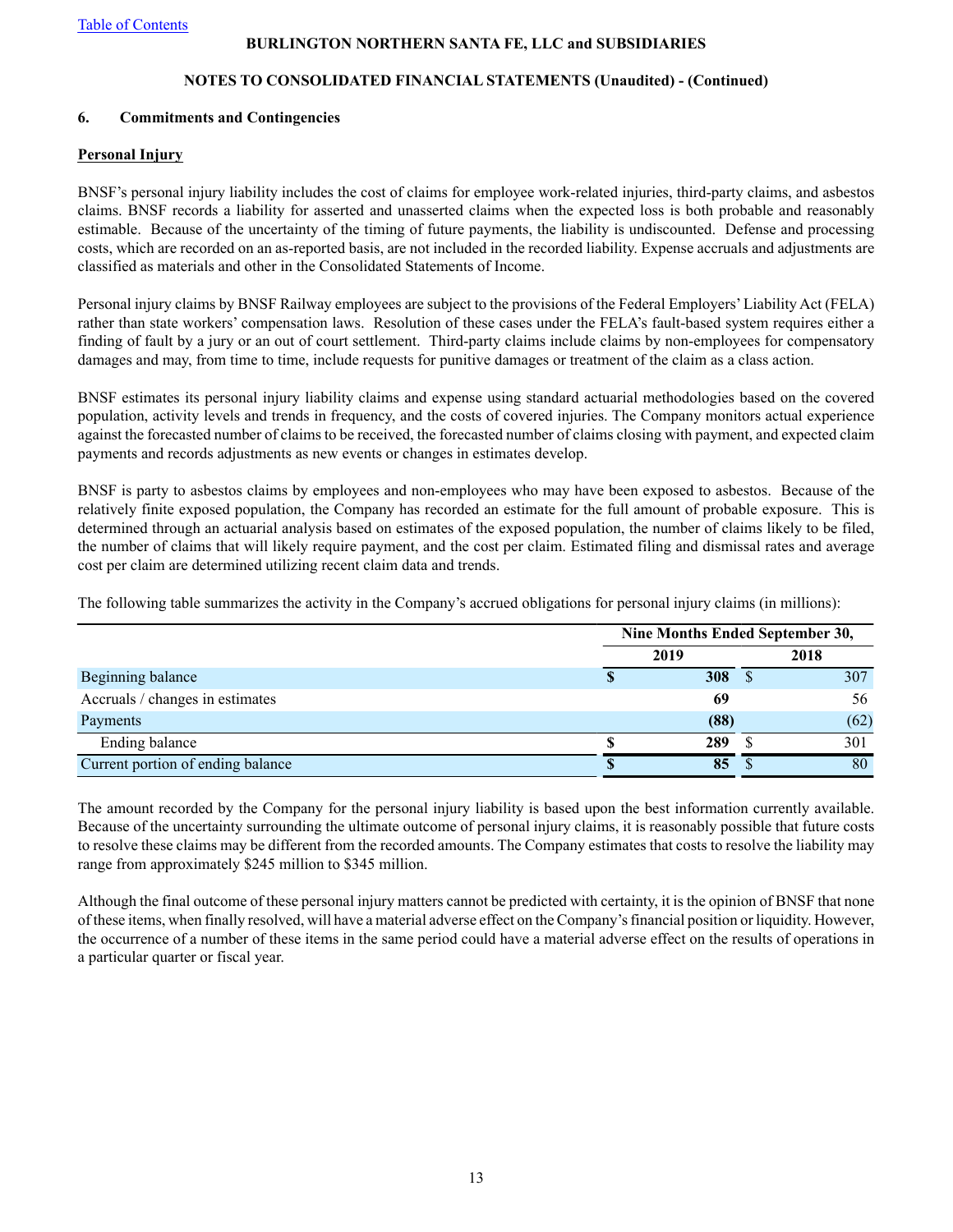#### **NOTES TO CONSOLIDATED FINANCIAL STATEMENTS (Unaudited) - (Continued)**

#### **Environmental**

BNSF is subject to extensive federal, state, and local environmental regulation. The Company's operating procedures include practices to protect the environment from the risks inherent in railroad operations, which frequently involve transporting chemicals and other hazardous materials. Additionally, many of BNSF's land holdings are or have been used for industrial or transportationrelated purposes or leased to commercial or industrial companies whose activities may have resulted in discharges onto the property. Under federal (in particular, the Comprehensive Environmental Response, Compensation, and Liability Act) and state statutes, the Company may be held jointly and severally liable for cleanup and enforcement costs associated with a particular site without regard to fault or the legality of the original conduct. The Company participates in the study, cleanup, or both of environmental contamination at approximately 200 sites.

Environmental costs may include, but are not limited to, site investigations, remediation, and restoration. The liability is recorded when the expected loss is both probable and reasonably estimable and is undiscounted due to uncertainty of the timing of future payments. Expense accruals and adjustments are classified as materials and other in the Consolidated Statements of Income.

BNSF estimates the cost of cleanup efforts at its known environmental sites based on experience gained from cleanup efforts at similar sites, estimated percentage to closure ratios, possible remediation work plans, estimates of the costs and likelihood of each possible outcome, historical payment patterns, and benchmark patterns developed from data accumulated from industry and public sources. The Company monitors actual experience against expectations and records adjustments as new events or changes in estimates develop.

The following table summarizes the activity in the Company's accrued obligations for environmental costs (in millions):

|                                   | Nine Months Ended September 30, |            |  |      |  |  |  |
|-----------------------------------|---------------------------------|------------|--|------|--|--|--|
|                                   |                                 | 2019       |  | 2018 |  |  |  |
| Beginning balance                 |                                 | <b>298</b> |  | 317  |  |  |  |
| Accruals / changes in estimates   |                                 |            |  | (5)  |  |  |  |
| Payments                          |                                 | (16)       |  | (13) |  |  |  |
| Ending balance                    |                                 | 282        |  | 299  |  |  |  |
| Current portion of ending balance |                                 | 40         |  | 35   |  |  |  |

The amount recorded by the Company for the environmental liability is based upon the best information currently available. It has not been reduced by anticipated recoveries from third parties and includes both asserted and unasserted claims. BNSF's total cleanup costs at these sites cannot be predicted with certainty due to various factors, such as the extent of corrective actions that may be required, evolving environmental laws and regulations, advances in environmental technology, the extent of other parties' participation in cleanup efforts, developments in ongoing environmental analyses related to sites determined to be contaminated, and developments in environmental surveys and studies of contaminated sites. Because of the uncertainty surrounding various factors, it is reasonably possible that future costs to settle these claims may be different from the recorded amounts. The Company estimates that costs to settle the liability may range from approximately \$230 million to \$380 million.

Although the final outcome of these environmental matters cannot be predicted with certainty, it is the opinion of BNSF that none of these items, when finally resolved, will have a material adverse effect on the Company's financial position or liquidity. However, the occurrence of a number of these items in the same period could have a material adverse effect on the results of operations in a particular quarter or fiscal year.

#### **Other Claims and Litigation**

In addition to personal injury and environmental matters, BNSF and its subsidiaries are also parties to a number of other legal actions and claims, governmental proceedings, and private civil suits arising in the ordinary course of business, including those related to disputes and complaints involving certain transportation rates and charges. Some of the legal proceedings include claims for compensatory damages and may, from time to time, include requests for punitive damages or treatment of the claim as a class action. Although the final outcome of these matters cannot be predicted with certainty, it is the opinion of BNSF that none of these items, when finally resolved, will have a material adverse effect on the Company's financial position or liquidity. However, the occurrence of a number of these items in the same period could have a material adverse effect on the results of operations in a particular quarter or fiscal year.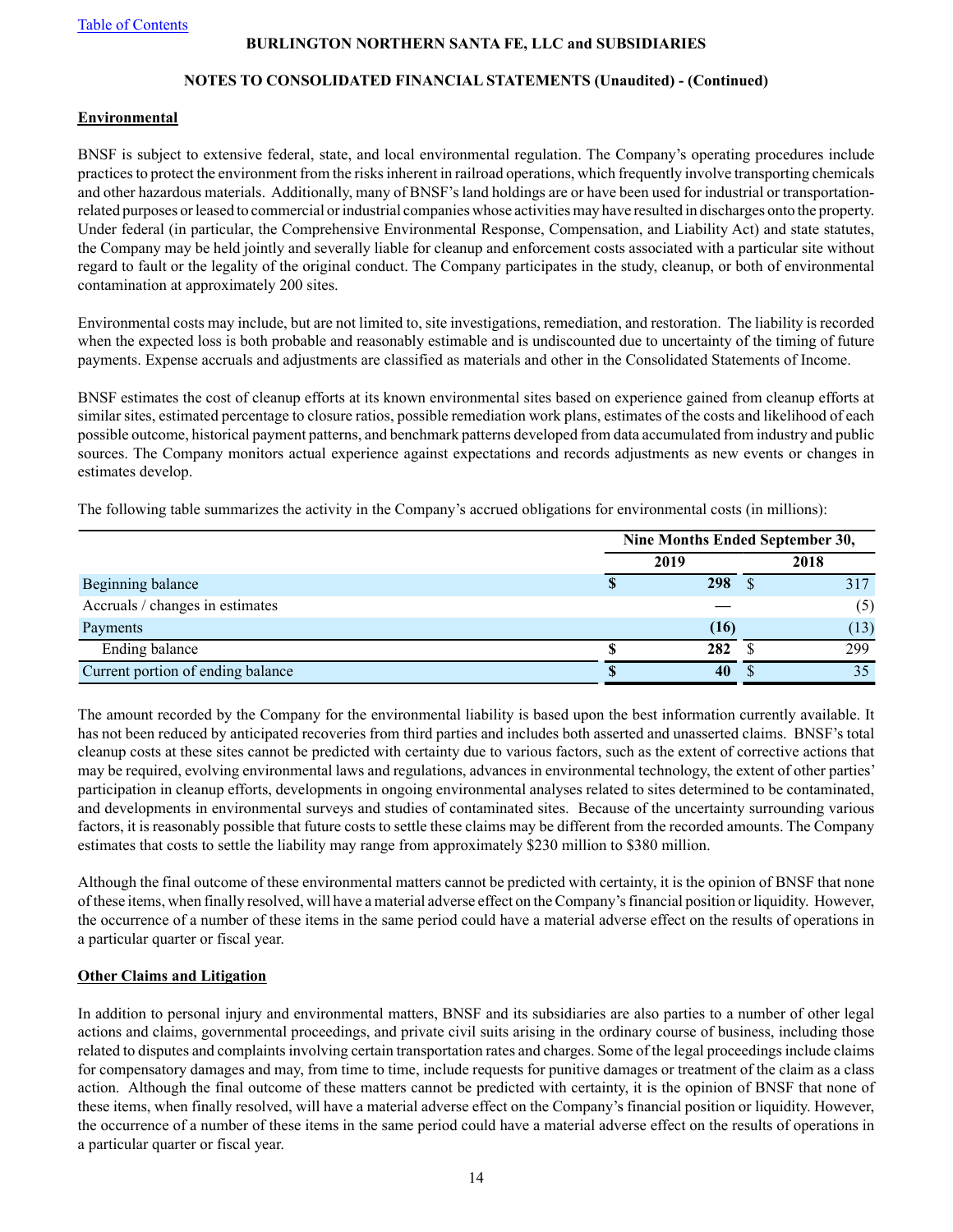#### **NOTES TO CONSOLIDATED FINANCIAL STATEMENTS (Unaudited) - (Continued)**

#### **BNSF Insurance Company**

BNSF has a consolidated, wholly-owned subsidiary, Burlington Northern Santa Fe Insurance Company, Ltd. (BNSFIC), that offers insurance coverage for certain risks, including FELAclaims, railroad protective and force account insurance claims, certain excess general liability and property coverage, and certain other claims which are subject to reinsurance. BNSFIC has entered into annual reinsurance treaty agreements with several other companies. The treaty agreements insure workers'compensation, general liability, auto liability, and FELA risk. In accordance with the agreements, BNSFIC cedes a portion of its FELA exposure through the treaties and assumes a proportionate share of the entire risk. Each year, BNSFIC reviews the objectives and performance of the treaties to determine its continued participation. The treaty agreements provide for certain protections against the risk of treaty participants' non-performance. On an ongoing basis, BNSF and/or the treaty manager reviews the creditworthiness of each of the participants. The Company does not believe its exposure to treaty participants' non-performance is material at this time. BNSFIC typically invests in time deposits and money market accounts. At September 30, 2019, there was \$507 million related to these third-party investments, which were classified as cash and cash equivalents on the Company's Consolidated Balance Sheets, as compared with \$519 million at December 31, 2018.

The Company experienced significant flooding across parts of the network for which impacts extended into the third quarter. The Company is insured for certain costs incurred as a result of flooding and is in process of compiling and submitting claims to its insurers. The Company may recover up to \$250 million associated with property damage, business interruption and extra expense incurred as part of the flooding.

#### **7. Employment Benefit Plans**

During the first quarter of 2019, the Company amended its funded, noncontributory qualified pension plan, which covers most non-union employees, and its unfunded, non-tax-qualified pension plan, which covers certain officers and other employees (collectively, the Retirement Plans). Non-union employees hired on or after April 1, 2019 will not be eligible for the Retirement Plans and instead will receive an additional company contribution as part of the qualified 401(k) plan based on the employee**'**s age and years of service. Current employees will be transitioned away from the Retirement Plans within the next ten years, beginning October 1, 2019, and upon transition will be eligible for the additional company contribution. As a result of the plan amendments, the Company recognized a curtailment gain of \$120 million in the first quarter of 2019 consisting of \$117 million for the reduction in projected benefit obligation and \$3 million for the recognition of prior service credits.

Components of the net (benefit) cost for the periods presented below for certain employee benefit plans were as follows (in millions):

|                                       | <b>Pension Benefits</b> |                                  |      |      |                                 |            |      |       |  |  |  |
|---------------------------------------|-------------------------|----------------------------------|------|------|---------------------------------|------------|------|-------|--|--|--|
|                                       |                         | Three Months Ended September 30, |      |      | Nine Months Ended September 30, |            |      |       |  |  |  |
| <b>Net (Benefit) Cost</b>             |                         | 2019                             | 2018 |      | 2019                            |            | 2018 |       |  |  |  |
| Service cost                          | æ                       | 7 <sup>1</sup>                   | S    | 12   | -8                              | 24         | - \$ | 34    |  |  |  |
| Interest cost                         |                         | 20                               |      | 20   |                                 | 62         |      | 62    |  |  |  |
| Expected return on plan assets        |                         | (41)                             |      | (39) |                                 | (120)      |      | (118) |  |  |  |
| Amortization of net gain              |                         |                                  |      |      |                                 |            |      |       |  |  |  |
| Amortization of prior service credits |                         |                                  |      |      |                                 | (3)        |      |       |  |  |  |
| Curtailment gain                      |                         |                                  |      |      |                                 | (117)      |      |       |  |  |  |
| Net (benefit) cost recognized         |                         | (14)                             |      |      |                                 | $(155)$ \$ |      | (22)  |  |  |  |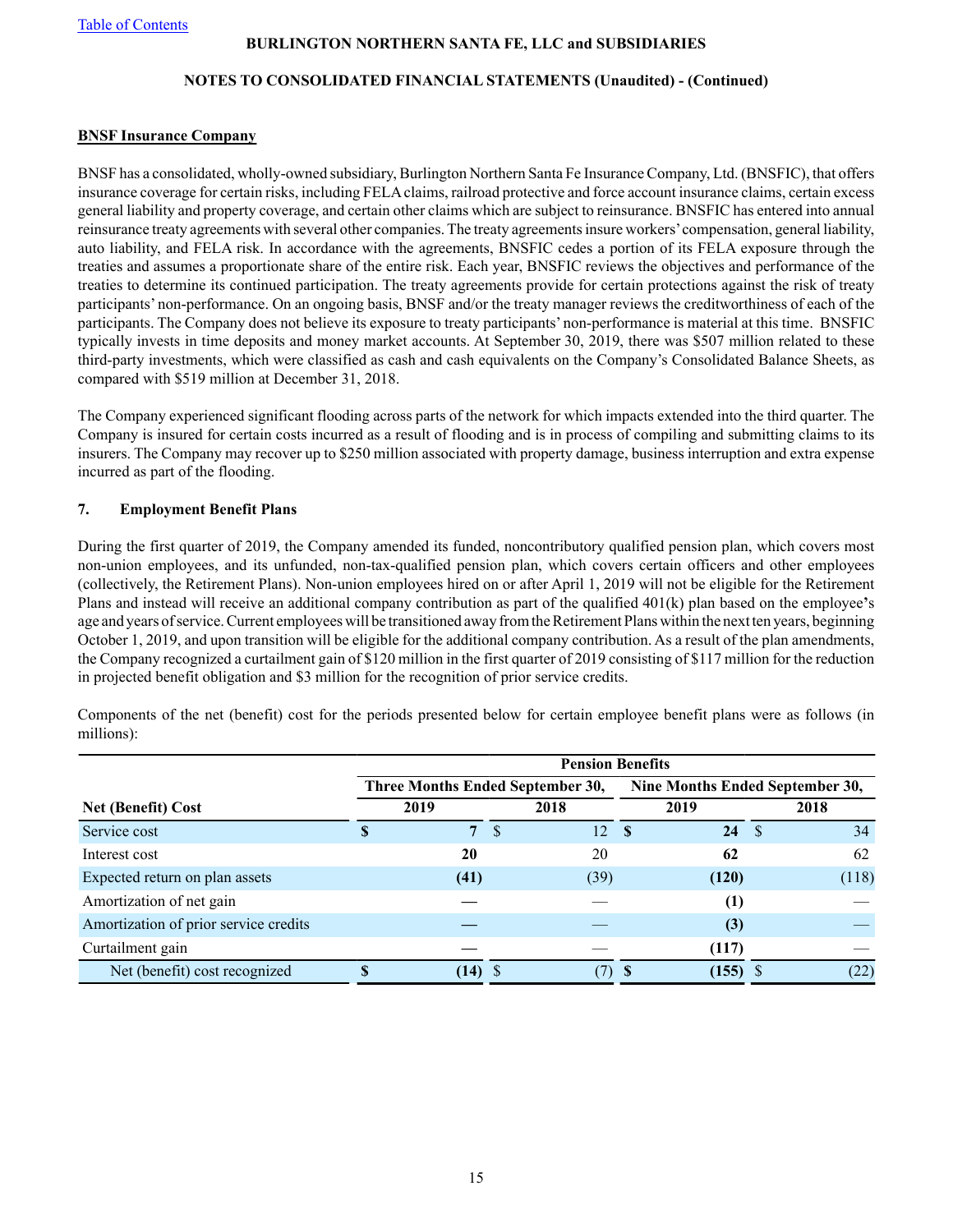|                                       | <b>Retiree Health and Welfare Benefits</b> |      |  |                                  |                                 |      |  |      |  |  |  |  |
|---------------------------------------|--------------------------------------------|------|--|----------------------------------|---------------------------------|------|--|------|--|--|--|--|
|                                       |                                            |      |  | Three Months Ended September 30, | Nine Months Ended September 30, |      |  |      |  |  |  |  |
| <b>Net (Benefit) Cost</b>             |                                            | 2019 |  | 2018                             |                                 | 2019 |  | 2018 |  |  |  |  |
| Service cost                          |                                            |      |  |                                  |                                 |      |  |      |  |  |  |  |
| Interest cost                         |                                            |      |  |                                  |                                 |      |  | 6    |  |  |  |  |
| Amortization of prior service credits |                                            |      |  | (2)                              |                                 |      |  | (2)  |  |  |  |  |
| Net (benefit) cost recognized         |                                            |      |  |                                  |                                 |      |  |      |  |  |  |  |

#### **NOTES TO CONSOLIDATED FINANCIAL STATEMENTS (Unaudited) - (Continued)**

Service cost is included in compensation and benefits expense and the other components of net periodic benefit costs are included in other (income) expense, net in the Consolidated Statements of Income.

#### **8. Related Party Transactions**

The companies identified as affiliates of BNSF include Berkshire and its subsidiaries. During the nine months ended September 30, 2019 and 2018, the Company declared and paid cash distributions of \$3.4 billion and \$4.2 billion, respectively, to its parent company. In the nine months ended September 30, 2019 and 2018, the Company made tax payments to Berkshire of \$741 million and \$591 million, respectively. Additionally, the Company received \$217 million of tax refunds from Berkshire in the nine months ended September 30, 2018. As of September 30, 2019, the Company had a tax receivable from Berkshire of \$32 million. As of December 31, 2018, the Company had a tax payable to Berkshire of \$54 million.

BNSF engages in various transactions with related parties in the ordinary course of business. The following tables summarize revenues earned by BNSF for services provided to related parties and expenditures to related parties (in millions):

|              | Three Months Ended September 30, |    |  |      |  | Nine Months Ended September 30, |  |      |  |  |  |
|--------------|----------------------------------|----|--|------|--|---------------------------------|--|------|--|--|--|
|              | 2019                             |    |  | 2018 |  | 2019                            |  | 2018 |  |  |  |
| Revenues     |                                  | 39 |  | 39   |  | 118                             |  | 106  |  |  |  |
| Expenditures |                                  | 93 |  |      |  | 286                             |  | 281  |  |  |  |

BNSF owns 17.3 percent of TTX Company (TTX) while other North American railroads own the remaining interest. As BNSF possesses the ability to exercise significant influence, but not control, over the operating and financial policies of TTX, BNSF applies the equity method of accounting to its investment in TTX. The investment in TTX is recorded in other assets in the Consolidated Balance Sheets. Equity income or losses are recorded in materials and other in the Consolidated Statements of Income. North American railroads pay TTX car hire to use TTX's freight equipment to serve their customers. BNSF's car hire expenditures incurred with TTX are included in the table above. BNSF had \$645 million and \$609 million recognized as investments related to TTX in its Consolidated Balance Sheets as of September 30, 2019 and December 31, 2018, respectively.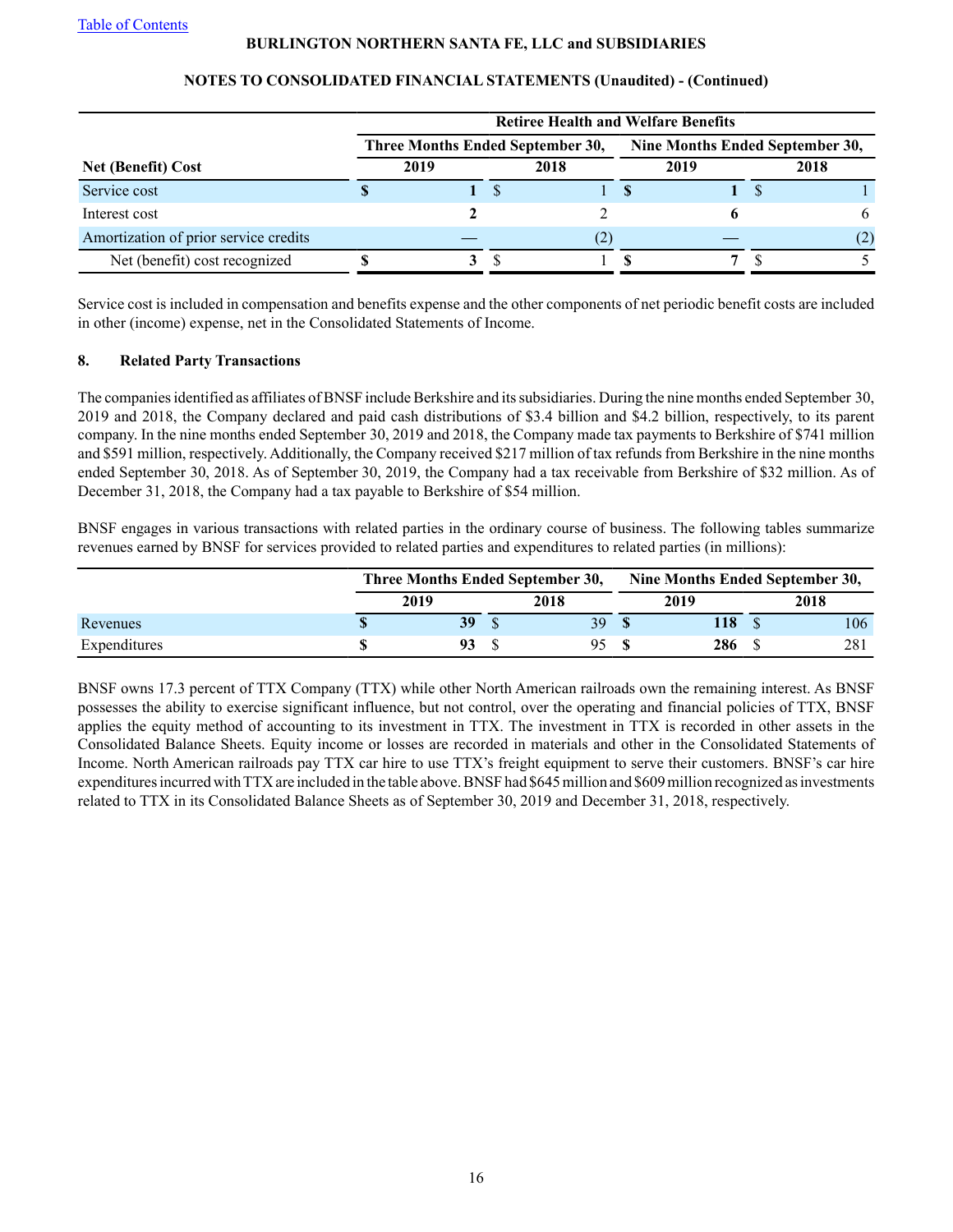#### **NOTES TO CONSOLIDATED FINANCIAL STATEMENTS (Unaudited) - (Continued)**

#### **9. Accumulated Other Comprehensive Income**

Other comprehensive income refers to revenues, expenses, gains, and losses that under generally accepted accounting principles are included in accumulated other comprehensive income, a component of equity within the Consolidated Balance Sheets, rather than net income on the Consolidated Statements of Income. Other comprehensive income may include, among other things, unrecognized gains and losses and prior service credit related to pension and other postretirement benefit plans.

The following table provides the components of accumulated other comprehensive income (loss) (AOCI) by component (in millions):

|                                                                    | <b>Pension and</b><br><b>Retiree Health</b><br>and Welfare<br><b>Benefit Items</b> |               | <b>Equity Method</b><br><b>Investments</b> | Accumulated<br>Other<br>Comprehensive<br>Income (Loss) |     |
|--------------------------------------------------------------------|------------------------------------------------------------------------------------|---------------|--------------------------------------------|--------------------------------------------------------|-----|
| Balance at December 31, 2018                                       | \$<br>133                                                                          | $\mathcal{S}$ | $(3)$ \$                                   |                                                        | 130 |
| Other comprehensive income (loss), net before<br>reclassifications | 66                                                                                 |               | (1)                                        |                                                        | 65  |
| Amounts reclassified from AOCI:                                    |                                                                                    |               |                                            |                                                        |     |
| Amortization of net gain <sup>a</sup>                              | (1)                                                                                |               |                                            |                                                        | (1) |
| Amortization of prior service credits <sup>a</sup>                 | (3)                                                                                |               |                                            |                                                        | (3) |
| Tax expense (benefit)                                              |                                                                                    |               |                                            |                                                        |     |
| Balance at September 30, 2019                                      | \$<br>196                                                                          | <b>S</b>      | $(4)$ \$                                   |                                                        | 192 |
|                                                                    |                                                                                    |               |                                            |                                                        |     |
| Balance at December 31, 2017                                       | \$<br>234                                                                          | $\mathcal{S}$ | $(3)$ \$                                   |                                                        | 231 |
| Other comprehensive income (loss), net before<br>reclassifications |                                                                                    |               |                                            |                                                        |     |
| Amounts reclassified from AOCI:                                    |                                                                                    |               |                                            |                                                        |     |
| Reclassification due to ASU 2016-01 adoption                       |                                                                                    |               | (1)                                        |                                                        | (1) |
| Reclassification due to ASU 2018-02 adoption                       | 26                                                                                 |               |                                            |                                                        | 26  |
| Amortization of prior service credits <sup>a</sup>                 | (2)                                                                                |               |                                            |                                                        | (2) |
| Tax expense (benefit)                                              |                                                                                    |               |                                            |                                                        |     |
| Balance at September 30, 2018                                      | \$<br>259                                                                          | \$            | (3)                                        | $\mathcal{S}$                                          | 256 |

a This accumulated other comprehensive income component is included in the computation of net periodic pension and retiree health and welfare cost (see Note 7 for additional details).

#### **10. Accounting Pronouncements**

No pronouncements materially affecting the Company's financial statements have been issued since the filing of the Company's 2018 Annual Report on Form 10-K.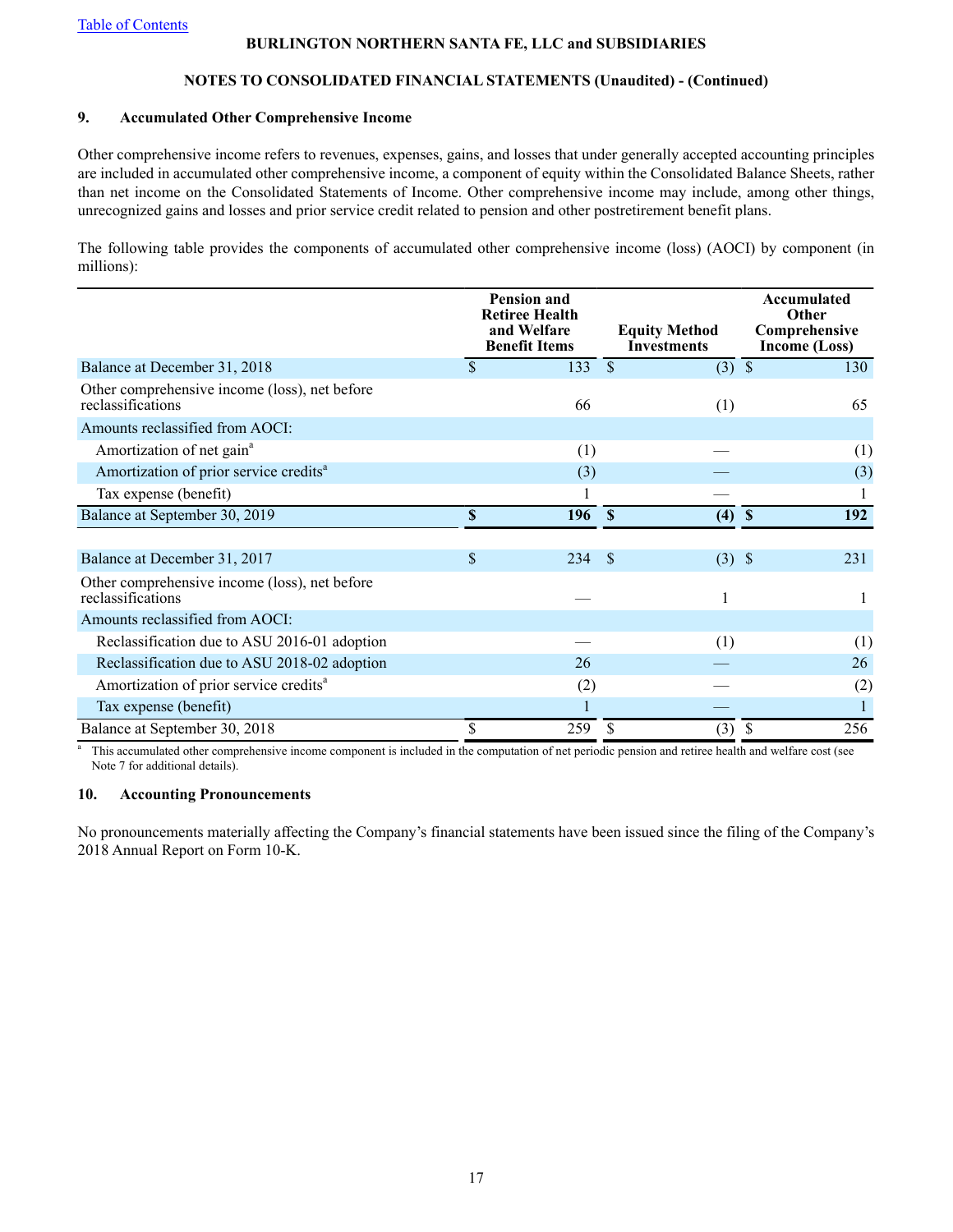#### <span id="page-17-0"></span>**Item 2. Management's Narrative Analysis of Results of Operations.**

Management's narrative analysis relates to the results of operations of Burlington Northern Santa Fe, LLC and its majority-owned subsidiaries (collectively BNSF, Registrant, or Company). The principal operating subsidiary of BNSF is BNSF Railway Company (BNSF Railway) through which BNSF derives substantially all of its revenues. The following narrative analysis should be read in conjunction with the Consolidated Financial Statements and the accompanying notes.

The following narrative analysis of results of operations includes a brief discussion of the factors that materially affected the Company's operating results in the nine months ended September 30, 2019, and a comparative analysis to the nine months ended September 30, 2018.

#### **Results of Operations**

#### **Revenues Summary**

The following tables present BNSF's revenue information by business group:

|                              | <b>Revenues (in millions)</b>   |        |      |        | Cars / Units (in thousands)     |       |  |
|------------------------------|---------------------------------|--------|------|--------|---------------------------------|-------|--|
|                              | Nine Months Ended September 30, |        |      |        | Nine Months Ended September 30, |       |  |
|                              | 2019                            |        | 2018 |        | 2019                            | 2018  |  |
| <b>Consumer Products</b>     | S                               | 5,878  | -S   | 5,841  | 4,014                           | 4,198 |  |
| <b>Industrial Products</b>   |                                 | 4,637  |      | 4,416  | 1,474                           | 1,483 |  |
| <b>Agricultural Products</b> |                                 | 3,500  |      | 3,499  | 856                             | 908   |  |
| Coal                         |                                 | 2,748  |      | 2,928  | 1,338                           | 1,401 |  |
| Total freight revenues       |                                 | 16,763 |      | 16,684 | 7,682                           | 7,990 |  |
| Other revenues               |                                 | 913    |      | 965    |                                 |       |  |
| Total operating revenues     | <b>S</b>                        | 17,676 |      | 17,649 |                                 |       |  |

|                              |                                 | <b>Average Revenue Per Car / Unit</b> |              |       |  |  |
|------------------------------|---------------------------------|---------------------------------------|--------------|-------|--|--|
|                              | Nine Months Ended September 30, |                                       |              |       |  |  |
|                              |                                 | 2018                                  |              |       |  |  |
| <b>Consumer Products</b>     | <b>S</b>                        | 1,464                                 | <sup>S</sup> | 1,391 |  |  |
| <b>Industrial Products</b>   |                                 | 3,146                                 |              | 2,978 |  |  |
| <b>Agricultural Products</b> |                                 | 4,089                                 |              | 3,854 |  |  |
| Coal                         |                                 | 2,054                                 |              | 2,090 |  |  |
| Total freight revenues       |                                 | 2,182                                 | S            | 2,088 |  |  |

#### **Fuel Surcharges**

Freight revenues include both revenue for transportation services and fuel surcharges. Where BNSF's fuel surcharge program is applied, it is intended to recover BNSF's incremental fuel costs when fuel prices exceed a threshold fuel price. Fuel surcharges are calculated differently depending on the type of commodity transported. BNSF has two standard fuel surcharge programs – Percent of Revenue and Mileage-Based. In addition, in certain commodities, fuel surcharge is calculated using a fuel price from a time period that can be up to 60 days earlier. In a period of volatile fuel prices or changing customer business mix, changes in fuel expense and fuel surcharge may differ significantly.

The following table presents fuel surcharge and fuel expense information (in millions):

|                           | Nine Months Ended September 30, |       |  |       |  |
|---------------------------|---------------------------------|-------|--|-------|--|
|                           |                                 | 2019  |  | 2018  |  |
| Fuel expense <sup>a</sup> | Φ                               | 2,211 |  | 2,456 |  |
| Fuel surcharges           |                                 | 973   |  | 1.015 |  |

a Fuel expense includes locomotive and non-locomotive fuel.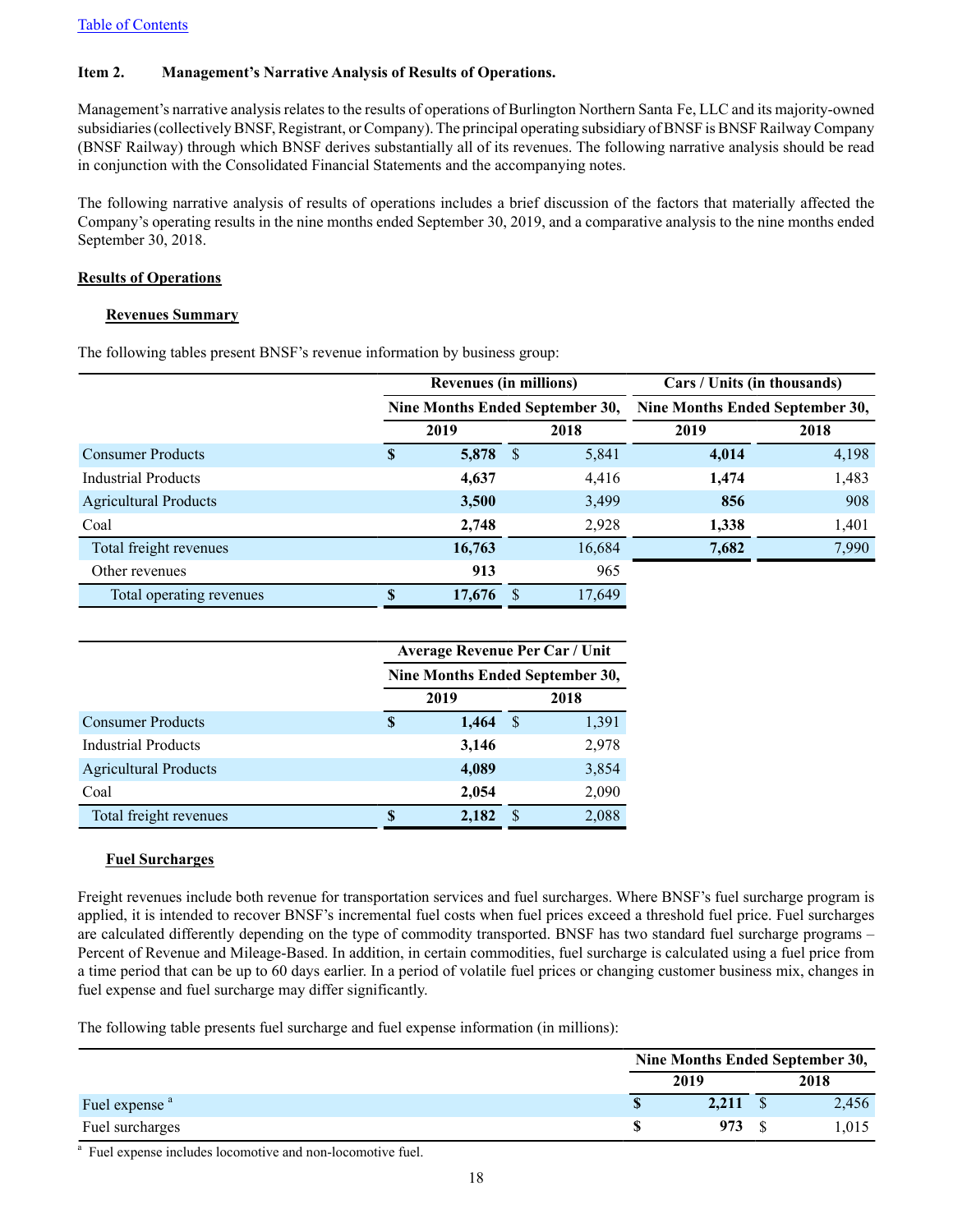#### *Nine Months Ended September 30, 2019 vs. the Nine Months Ended September 30, 2018*

#### **Revenues**

Revenues for the nine months ended September 30, 2019 were \$17.7 billion, an increase of \$27 million, as compared with the nine months ended September 30, 2018. The increase in revenue is primarily due to a 5 percent increase in average revenue per car / unit as a result of increased rates per car / unit and a favorable outcome of an arbitration hearing. This increase was partially offset by a 4 percent decrease in unit volume due to severe winter weather and flooding on parts of the network, as well as the following:

- Consumer Products volumes decreased primarily due to lower intermodal volumes, which were driven by overall lower demand and the availability of truck capacity as well as lower international intermodal market share.
- Industrial Products volumes decreased primarily due to overall softness in the industrial sector, lower sand  $\blacksquare$ volumes, and reduced car loadings due to the aforementioned challenging weather conditions. This decrease was partially offset by higher demand for petroleum products and liquefied petroleum gas.
- Agricultural Products volumes decreased primarily due to export competition from non-U.S. sources, the impacts of changes in international trade policies, and the aforementioned challenging weather conditions.
- $\blacksquare$ Coal volumes decreased primarily due to the aforementioned challenging weather conditions as well as the effects of lower natural gas prices.

#### **Expenses**

Operating expenses for the nine months ended September 30, 2019 were \$11.7 billion, a decrease of \$200 million, or 2 percent, as compared with the nine months ended September 30, 2018. This decrease is due to lower volume-related costs and cost controls, partially offset by increased costs related to severe winter weather and flooding, as well as the following:

- Fuel expense decreased primarily due to lower average fuel prices and lower volumes.
- There were no significant changes in compensation and benefits, purchased services, depreciation and amortization, equipment rents, materials and other, and interest expense.

Other (income) expense, net income increased primarily due to a curtailment gain related to a first quarter 2019 amendment to the Company's retirement plans.

The effective tax rate was 24.6 percent and 23.8 percent for the nine months ended September 30, 2019 and 2018, respectively. The 2018 effective tax rate included the impact of various state income tax rate reductions enacted during the second quarter of 2018.

#### **Capital Commitments**

BNSF anticipates that capital commitments for 2019 will be approximately \$3.67 billion, or \$100 million higher than previously disclosed.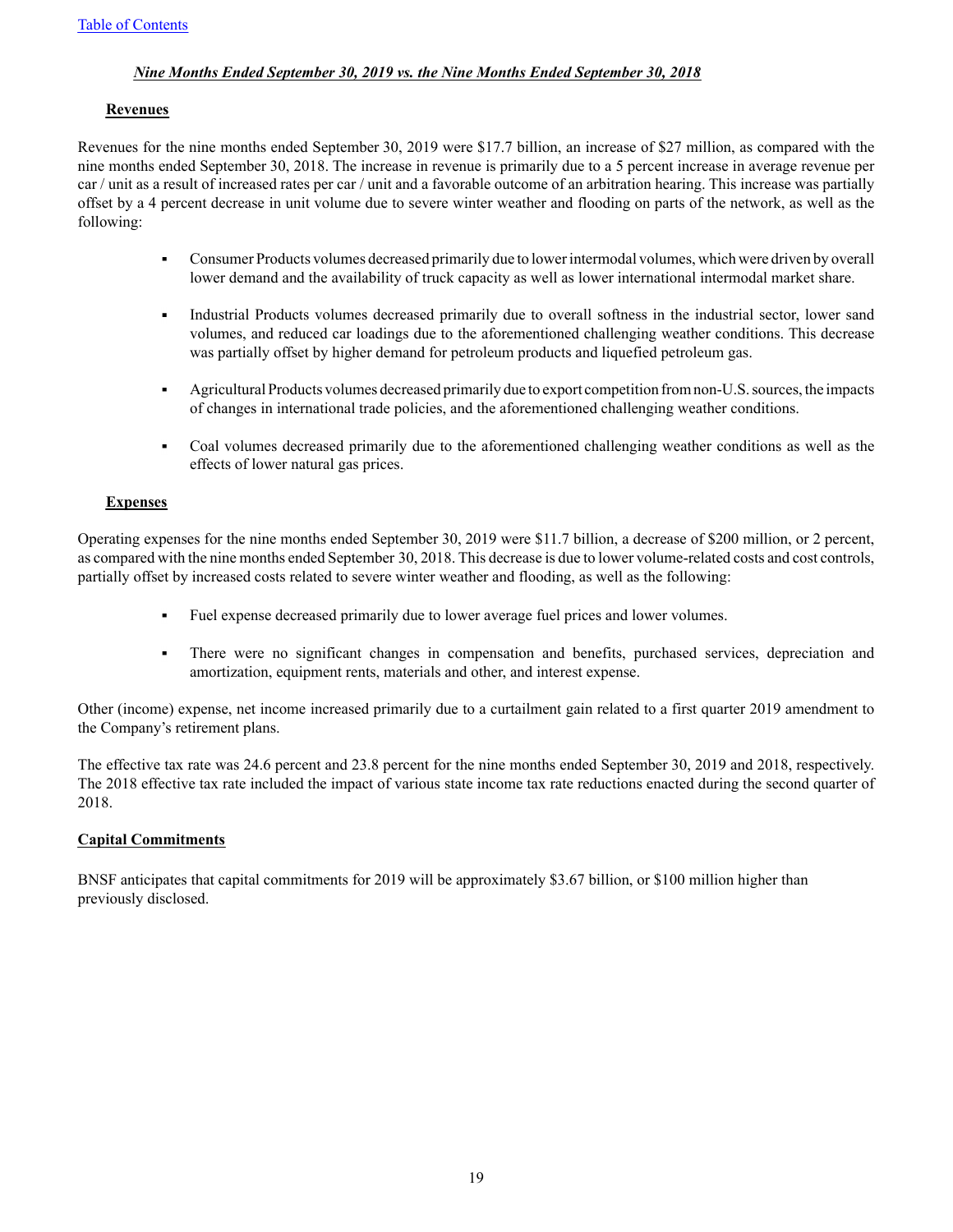#### **Forward-Looking Information**

To the extent that statements made by the Company relate to the Company's future economic performance or business outlook, projections or expectations of financial or operational results, or refer to matters that are not historical facts, such statements are "forward-looking" statements within the meaning of the federal securities laws.

Forward-looking statements involve a number of risks and uncertainties, and actual performance or results may differ materially. For a discussion of material risks and uncertainties that the Company faces, see the discussion in Item 1A, "Risk Factors," of the Company's Annual Report on Form 10-K. Important factors that could cause actual results to differ materially include, but are not limited to, the following:

• **Economic and industry conditions:** material adverse changes in economic or industry conditions, both in the United States and globally; volatility in the capital or credit markets including changes affecting the timely availability and cost of capital; changes in customer demand; effects of adverse economic conditions affecting shippers or BNSF's supplier base; effects due to more stringent regulatory policies such as the regulation of greenhouse gas emissions that could reduce the demand for coal or governmental tariffs or subsidies that could affect the demand for products BNSF hauls; the impact of low natural gas or oil prices on energy-related commodities demand; changes in environmental laws and other laws and regulations that could affect the demand for drilling products and products produced by drilling; changes in prices of fuel and other key materials, the impact of high barriers to entry for prospective new suppliers, and disruptions in supply chains for these materials; competition and consolidation within the transportation industry; and changes in crew availability, labor and benefits costs and labor difficulties, including stoppages affecting either BNSF's operations or customers' abilities to deliver goods to BNSF for shipment.

• **Legal, legislative and regulatory factors:** developments and changes in laws and regulations, including those affecting train operations, the marketing of services or regulatory restrictions on equipment; the ultimate outcome of shipper and rate claims subject to adjudication; claims, investigations, or litigation alleging violations of the antitrust laws; increased economic regulation of the rail industry through legislative action and revised rules and standards applied by the U.S. Surface Transportation Board in various areas including rates and services; developments in environmental investigations or proceedings with respect to rail operations or current or past ownership or control of real property or properties owned by others impacted by BNSF operations; losses resulting from claims and litigation relating to personal injuries, asbestos, and other occupational diseases; the release of hazardous materials, environmental contamination, and damage to property; regulation, restrictions or caps, or other controls on transportation of energy-related commodities or other operating restrictions that could affect operations or increase costs; the availability of adequate insurance to cover the risks associated with operations; and changes in tax rates and tax laws.

• **Operating factors:** changes in operating conditions and costs; operational and other difficulties in implementing positive train control technology, including increased compliance or operational costs or penalties; restrictions on development and expansion plans due to environmental concerns; disruptions to BNSF's technology network including computer systems and software, such as cybersecurity intrusions, misappropriation of assets or sensitive information, corruption of data or operational disruptions; network congestion, including effects of greater than anticipated demand for transportation services and equipment; as well as natural events such as severe weather, fires, floods, and earthquakes or man-made or other disruptions of BNSF's or other railroads' operating systems, structures, or equipment including the effects of acts of war or terrorism on the Company's system or other railroads'systems or other links in the transportation chain.

The Company cautions against placing undue reliance on forward-looking statements, which reflect its current beliefs and are based on information currently available to it as of the date a forward-looking statement is made. The Company undertakes no obligation to revise forward-looking statements to reflect future events, changes in circumstances, or changes in beliefs. In the event the Company does update any forward-looking statement, no inference should be made that the Company will make additional updates with respect to that statement, related matters, or any other forward-looking statements.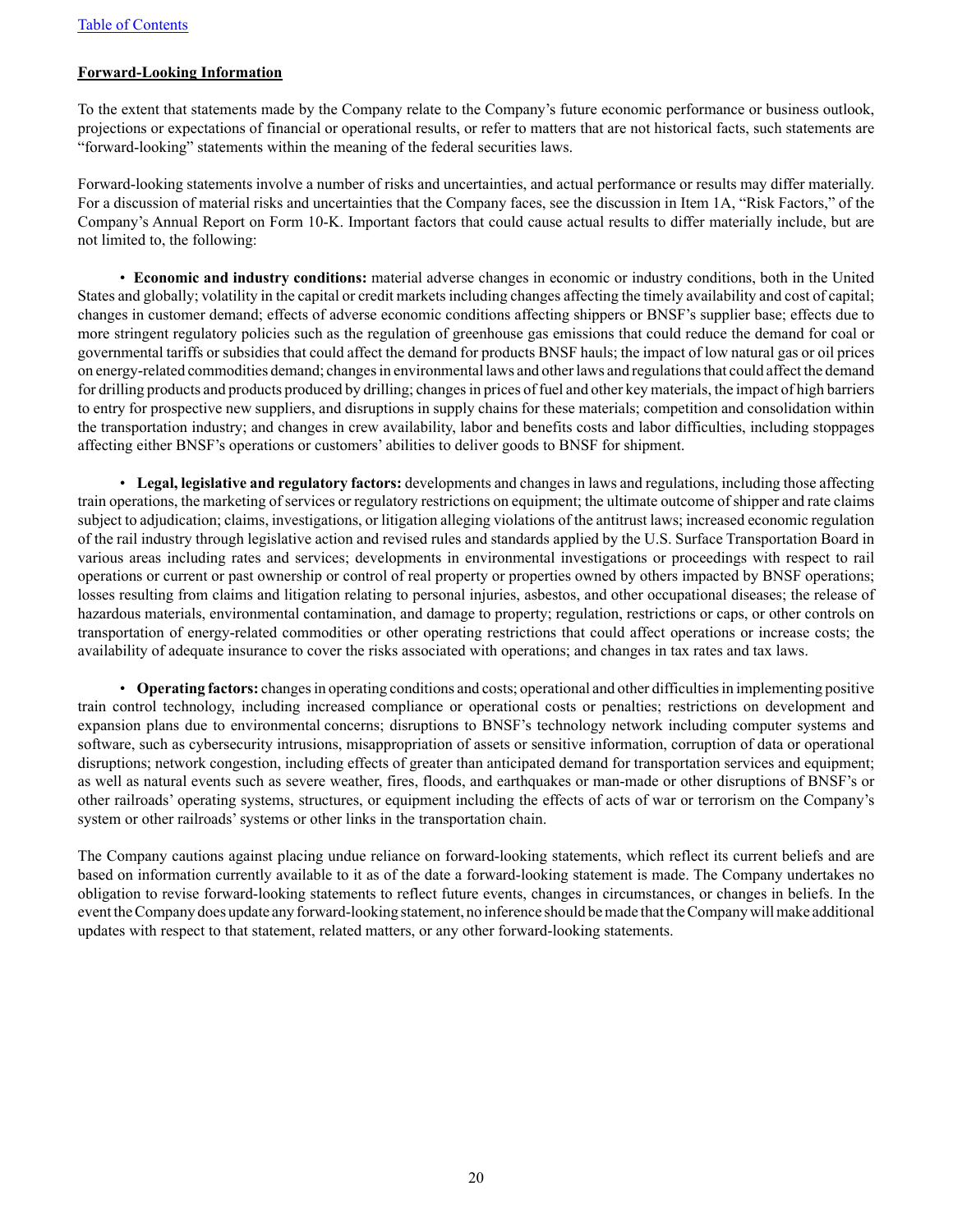#### <span id="page-20-0"></span>**Item 4. Controls and Procedures.**

Based on their evaluation as of the end of the period covered by this quarterly report on Form 10-Q, the Company's principal executive officer and principal financial officer have concluded that BNSF's disclosure controls and procedures (as defined in Rules 13a-15(e) and 15d-15(e) of the Securities Exchange Act of 1934) are effective to ensure that information required to be disclosed by BNSF in the reports that it files or submits under the Securities Exchange Act of 1934 is recorded, processed, summarized, and reported within the time periods specified in Securities and Exchange Commission rules and forms and that such information is accumulated and communicated to BNSF's management, including its principal executive and principal financial officers, as appropriate to allow timely decisions regarding required disclosure. Additionally, as of the end of the period covered by this report, BNSF's principal executive officer and principal financial officer have concluded that there have been no changes in BNSF's internal control over financial reporting that occurred during BNSF's third fiscal quarter that have materially affected, or are reasonably likely to materially affect, BNSF's internal control over financial reporting.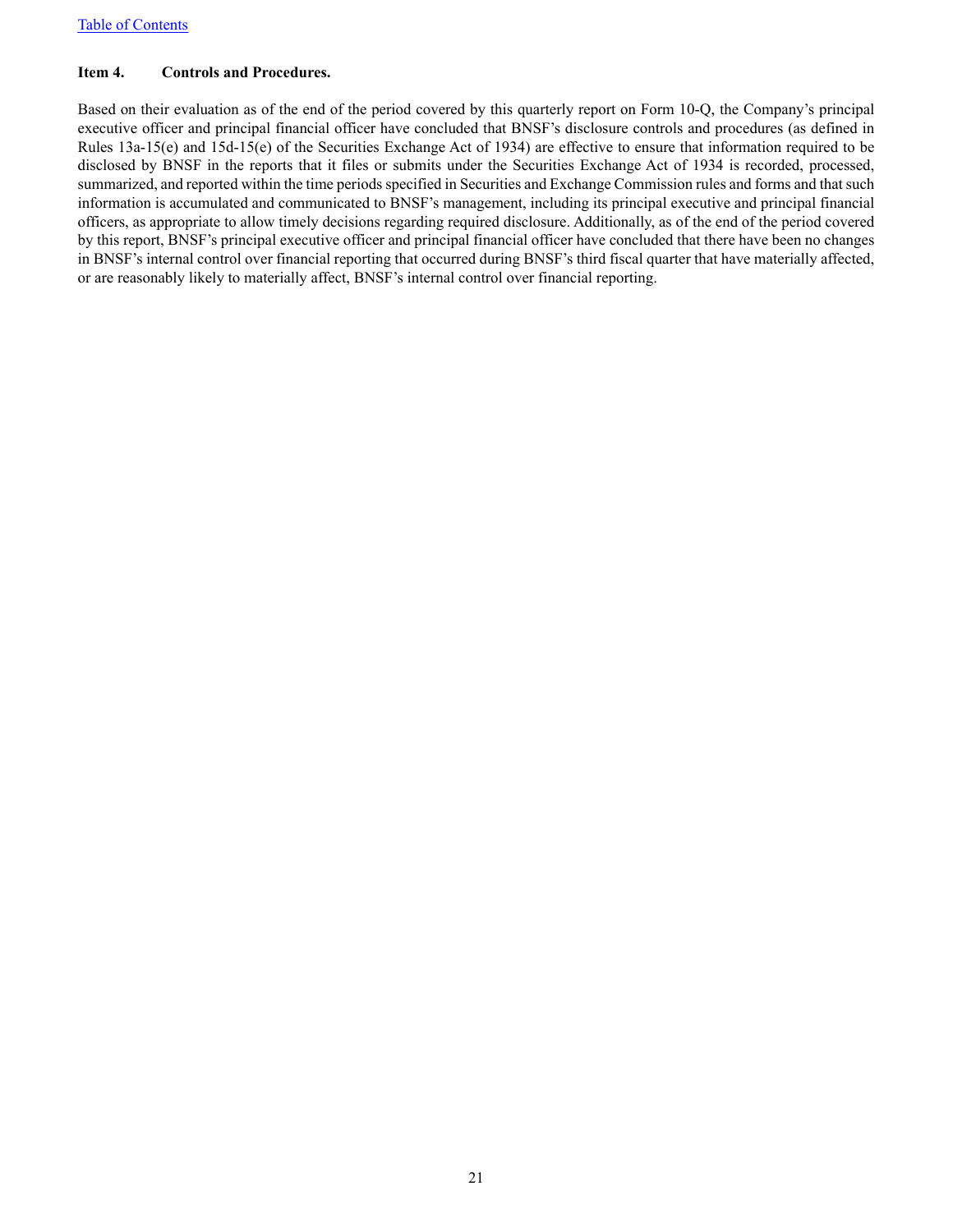#### **PART II OTHER INFORMATION**

#### <span id="page-21-0"></span>**Item 1. Legal Proceedings.**

Beginning May 14, 2007, some 30 similar class action complaints were filed in six federal district courts around the country by rail shippers against BNSF Railway and other Class I railroads alleging that they have conspired to fix fuel surcharges with respect to unregulated freight transportation services in violation of the antitrust laws. The complaints seek injunctive relief and unspecified treble damages. These cases were consolidated and are currently pending in the federal District Court for the District of Columbia for coordinated or consolidated pretrial proceedings. (In re: Rail Freight Fuel Surcharge Antitrust Litigation, MDL No. 1869). Consolidated amended class action complaints were filed against BNSF Railway and three other Class I railroads in April 2008. On June 21, 2012, the District Court certified the class sought by the plaintiffs. BNSF Railway and the other three Class I railroads appealed the class certification decision to the U.S. Court of Appeals. On August 9, 2013, the U.S. Court of Appeals vacated the District Court's class certification decision and remanded the case to permit the District Court to reconsider its decision in light of the United States Supreme Court case of Comcast Corp. v. Behrend. In September 2016, the District Court held a hearing to determine whether to certify a class. On October 10, 2017, the District Court denied the plaintiffs' motion to certify a class. The plaintiffs appealed the denial of class certification to the U.S. Court of Appeals. In September 2018, the U.S. Court of Appeals held a hearing on the appeal of the denial of class certification. On August 16, 2019, the U.S. Court of Appeals affirmed the District Court's denial of class certification. The Company continues to believe that these allegations are without merit and will continue to vigorously dispute any such claims in any subsequent litigation by individual parties involving such allegations. The Company does not believe that the outcome of these proceedings will have a material effect on its financial condition, results of operations or liquidity.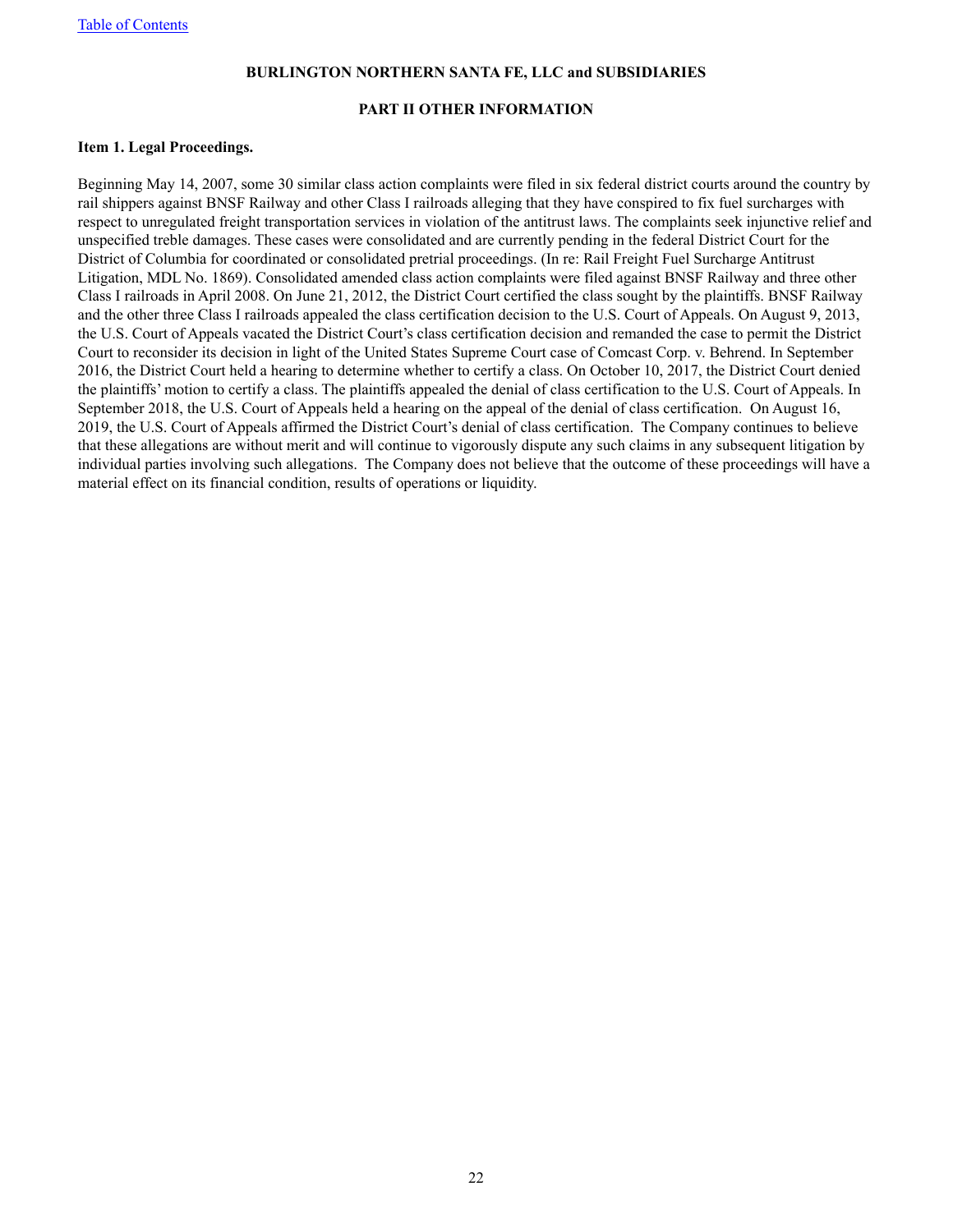#### <span id="page-22-0"></span>[Table of Contents](#page-1-0)

#### **BURLINGTON NORTHERN SANTA FE, LLC and SUBSIDIARIES**

**Item 6. Exhibits.**

|      |                                                                                                                                                                                                                                                                                                                                                                                                                                                                                                                                                                                                                                                                                                                                                                                                                    | Incorporated by Reference<br>(if applicable) |  |                     |         |
|------|--------------------------------------------------------------------------------------------------------------------------------------------------------------------------------------------------------------------------------------------------------------------------------------------------------------------------------------------------------------------------------------------------------------------------------------------------------------------------------------------------------------------------------------------------------------------------------------------------------------------------------------------------------------------------------------------------------------------------------------------------------------------------------------------------------------------|----------------------------------------------|--|---------------------|---------|
|      | <b>Exhibit Number and Description</b>                                                                                                                                                                                                                                                                                                                                                                                                                                                                                                                                                                                                                                                                                                                                                                              | File Date<br>File No.                        |  |                     | Exhibit |
|      |                                                                                                                                                                                                                                                                                                                                                                                                                                                                                                                                                                                                                                                                                                                                                                                                                    | Form                                         |  |                     |         |
| 3.1  | Certificate of Formation dated November 2, 2009.                                                                                                                                                                                                                                                                                                                                                                                                                                                                                                                                                                                                                                                                                                                                                                   | $8-K$                                        |  | 2/16/2010 001-11535 | 3.1     |
| 3.2  | Amended and Restated Limited Liability Company Operating<br>Agreement of Burlington Northern Santa Fe, LLC, dated as of February<br>12, 2010.                                                                                                                                                                                                                                                                                                                                                                                                                                                                                                                                                                                                                                                                      | $8-K$                                        |  | 2/16/2010 001-11535 | 3.2     |
| 3.3  | Written Consent of Sole Member, dated April 8, 2010, amending the<br>Amended and Restated Limited Liability Company Operating<br>Agreement.                                                                                                                                                                                                                                                                                                                                                                                                                                                                                                                                                                                                                                                                        | $8-K$                                        |  | 4/13/2010 001-11535 | 3.1     |
| 31.1 | Principal Executive Officer's Certifications Pursuant to Section 302<br>of the Sarbanes-Oxley Act of 2002.*                                                                                                                                                                                                                                                                                                                                                                                                                                                                                                                                                                                                                                                                                                        |                                              |  |                     |         |
| 31.2 | Principal Financial Officer's Certifications Pursuant to Section 302 of<br>the Sarbanes-Oxley Act of 2002.*                                                                                                                                                                                                                                                                                                                                                                                                                                                                                                                                                                                                                                                                                                        |                                              |  |                     |         |
| 32.1 | Certification Pursuant to 18 U.S.C. § 1350 (Section 906 of the<br>Sarbanes-Oxley Act of 2002).*                                                                                                                                                                                                                                                                                                                                                                                                                                                                                                                                                                                                                                                                                                                    |                                              |  |                     |         |
| 101  | eXtensible Business Reporting Language (XBRL) documents<br>submitted electronically:                                                                                                                                                                                                                                                                                                                                                                                                                                                                                                                                                                                                                                                                                                                               |                                              |  |                     |         |
|      | 101. INS - XBRL Instance Document<br>101.SCH - XBRL Taxonomy Extension Schema Document<br>101.CAL - XBRL Extension Calculation Linkable Document<br>101.DEF - XBRL Taxonomy Extension Definition Linkable<br>Document<br>101.LAB - XBRL Taxonomy Extension Label Linkbase<br>101.PRE - XBRL Taxonomy Extension Presentation Linkbase<br>Document                                                                                                                                                                                                                                                                                                                                                                                                                                                                   |                                              |  |                     |         |
|      | The following unaudited information from Burlington Northern<br>Santa Fe, LLC's Form 10-Q for the three and nine months ended<br>September 30, 2019 formatted in XBRL includes: (i) the<br>Consolidated Statements of Income for the three and nine months<br>ended September 30, 2019 and 2018, (ii) the Consolidated<br>Statements of Comprehensive Income for the three and nine months<br>ended September 30, 2019 and 2018, (iii) the Consolidated Balance<br>Sheets as of September 30, 2019 and December 31, 2018, (iv) the<br>Consolidated Statements of Cash Flows for the nine months ended<br>September 30, 2019 and 2018, (v) the Consolidated Statements of<br>Changes in Equity for the periods ended September 30, 2019 and<br>2018, and (vi) the Notes to the Consolidated Financial Statements. * |                                              |  |                     |         |

Certain instruments evidencing long-term indebtedness of BNSF are not being filed as exhibits to this report because the total amount of securities authorized under any single instrument does not exceed 10 percent of BNSF's total assets. BNSF will furnish copies of any material instruments upon request of the Securities and Exchange Commission.

\* Filed herewith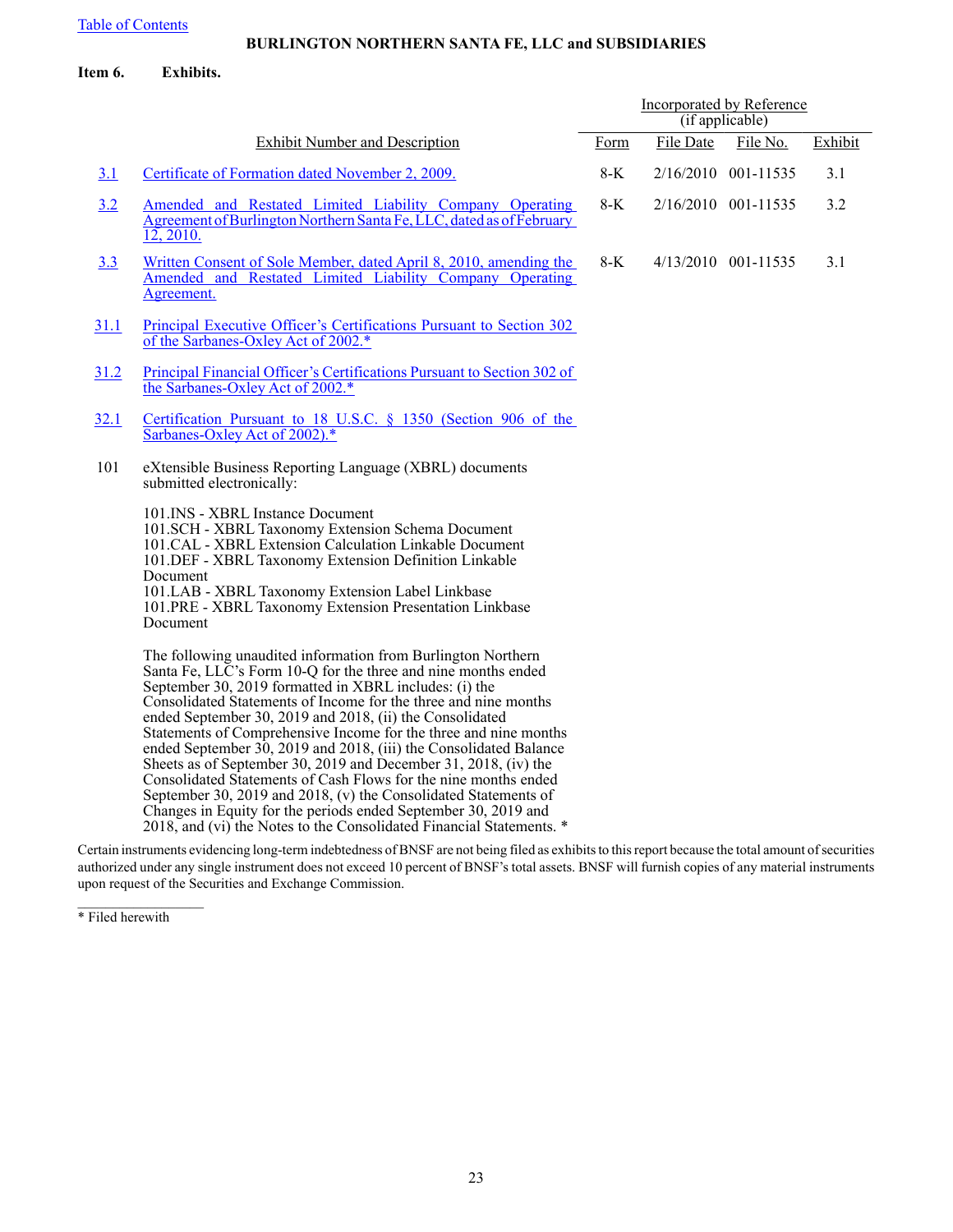#### **SIGNATURES**

<span id="page-23-0"></span>Pursuant to the requirements of the Securities Exchange Act of 1934, the registrant has duly caused this report to be signed on its behalf by the undersigned thereunto duly authorized.

> BURLINGTON NORTHERN SANTA FE, LLC (Registrant)

By:  $\frac{1}{s}$  Julie A. Piggott

**Julie A. Piggott Executive Vice President and Chief Financial Officer (On behalf of the Registrant and as principal financial officer)**

Date: November 1, 2019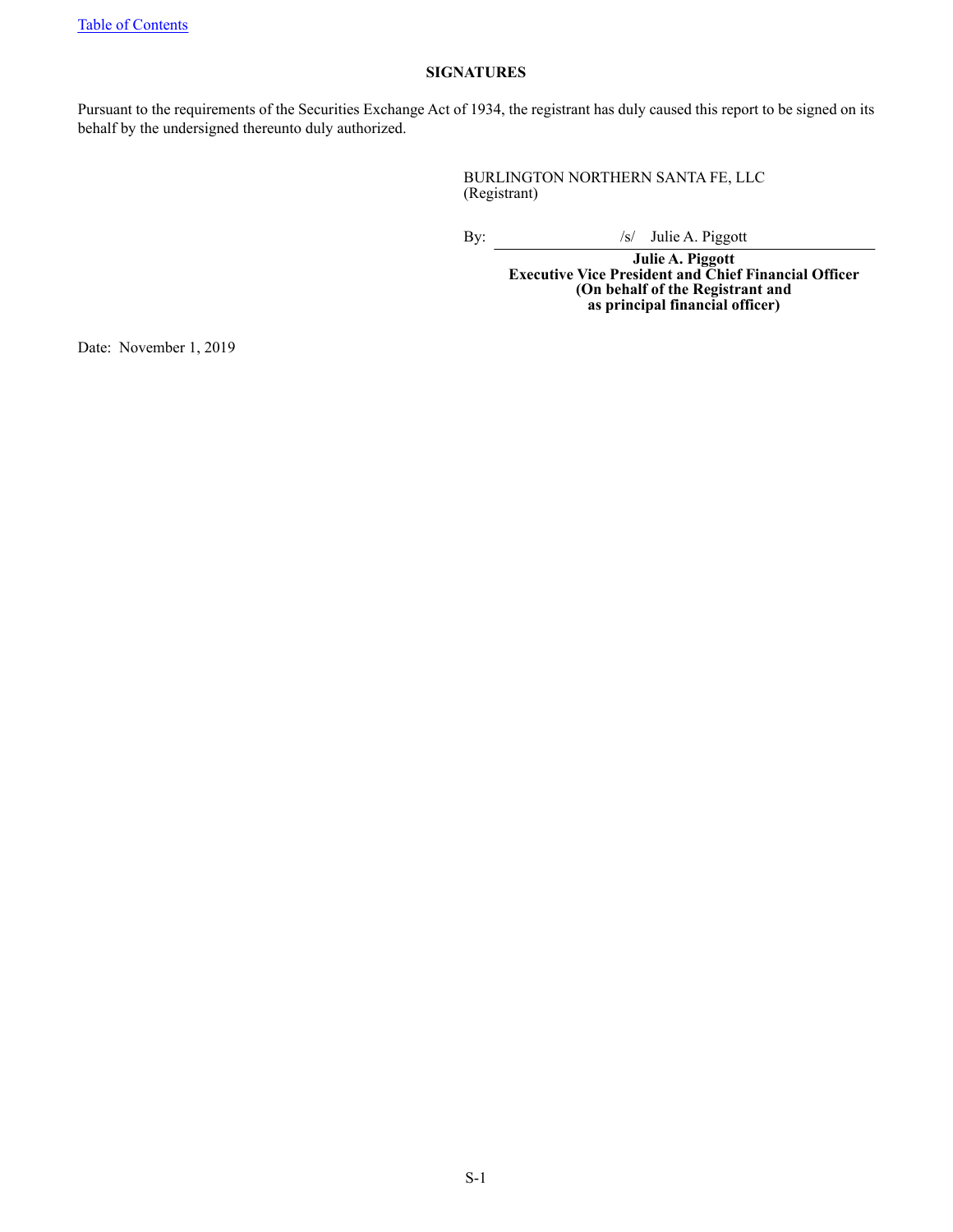#### **Principal Executive Officer**'**s Certifications Pursuant to Section 302 of the Sarbanes-Oxley Act of 2002**

I, Carl R. Ice, certify that:

- 1. I have reviewed this quarterly report on Form 10-Q of Burlington Northern Santa Fe, LLC;
- 2. Based on my knowledge, this report does not contain any untrue statement of a material fact or omit to state a material fact necessary to make the statements made, in light of the circumstances under which such statements were made, not misleading with respect to the period covered by this report;
- 3. Based on my knowledge, the financial statements, and other financial information included in this report, fairly present in all material respects the financial condition, results of operations, and cash flows of the registrant as of, and for, the periods presented in this report;
- 4. The registrant's other certifying officer and I are responsible for establishing and maintaining disclosure controls and procedures (as defined in Exchange Act Rules 13a-15(e) and 15d-15(e)) and internal control over financial reporting (as defined in Exchange Act Rules 13a-15(f) and 15d-15(f)) for the registrant and have:
	- a) Designed such disclosure controls and procedures, or caused such disclosure controls and procedures to be designed under our supervision, to ensure that material information relating to the registrant, including its consolidated subsidiaries, is made known to us by others within those entities, particularly during the period in which this report is being prepared;
	- b) Designed such internal control over financial reporting, or caused such internal control over financial reporting to be designed under our supervision, to provide reasonable assurance regarding the reliability of financial reporting and the preparation of financial statements for external purposes in accordance with generally accepted accounting principles;
	- c) Evaluated the effectiveness of the registrant's disclosure controls and procedures and presented in this report our conclusions about the effectiveness of the disclosure controls and procedures, as of the end of the period covered by this report based on such evaluation; and
	- d) Disclosed in this report any change in the registrant's internal control over financial reporting that occurred during the registrant's most recent fiscal quarter (the registrant's fourth fiscal quarter in the case of an annual report) that has materially affected, or is reasonably likely to materially affect, the registrant's internal control over financial reporting; and
- 5. The registrant's other certifying officer and I have disclosed, based on our most recent evaluation of internal control over financial reporting, to the registrant's auditors and the audit committee of the registrant's board of directors (or persons performing the equivalent functions):
	- a) All significant deficiencies and material weaknesses in the design or operation of internal control over financial reporting which are reasonably likely to adversely affect the registrant's ability to record, process, summarize, and report financial information; and
	- b) Any fraud, whether or not material, that involves management or other employees who have a significant role in the registrant's internal control over financial reporting.

Date: November 1, 2019

/s/ Carl R. Ice Carl R. Ice President and Chief Executive Officer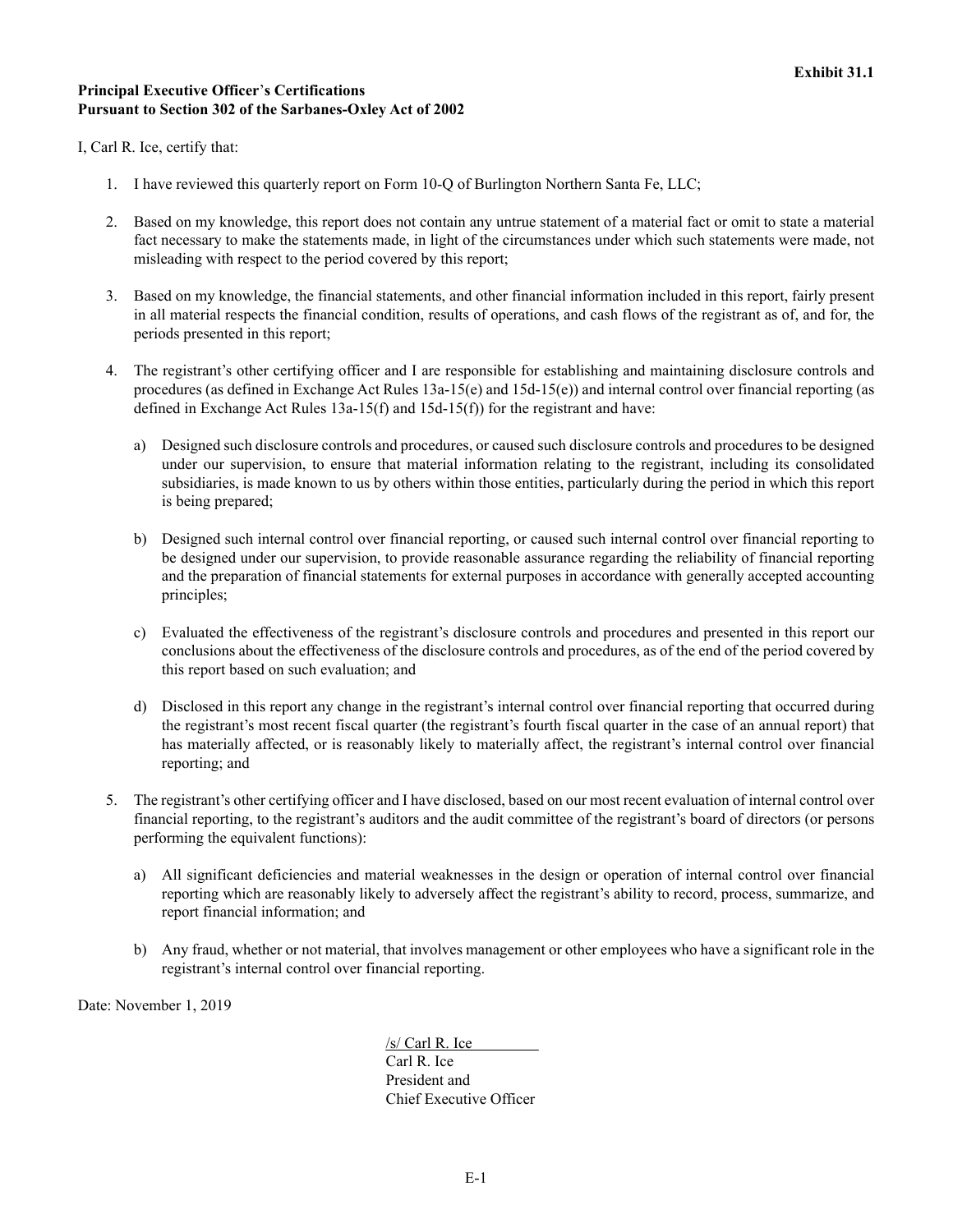#### **Principal Financial Officer**'**s Certifications Pursuant to Section 302 of the Sarbanes-Oxley Act of 2002**

I, Julie A. Piggott, certify that:

- 1. I have reviewed this quarterly report on Form 10-Q of Burlington Northern Santa Fe, LLC;
- 2. Based on my knowledge, this report does not contain any untrue statement of a material fact or omit to state a material fact necessary to make the statements made, in light of the circumstances under which such statements were made, not misleading with respect to the period covered by this report;
- 3. Based on my knowledge, the financial statements, and other financial information included in this report, fairly present in all material respects the financial condition, results of operations, and cash flows of the registrant as of, and for, the periods presented in this report;
- 4. The registrant's other certifying officer and I are responsible for establishing and maintaining disclosure controls and procedures (as defined in Exchange Act Rules 13a-15(e) and 15d-15(e)) and internal control over financial reporting (as defined in Exchange Act Rules 13a-15(f) and 15d-15(f)) for the registrant and have:
	- a) Designed such disclosure controls and procedures, or caused such disclosure controls and procedures to be designed under our supervision, to ensure that material information relating to the registrant, including its consolidated subsidiaries, is made known to us by others within those entities, particularly during the period in which this report is being prepared;
	- b) Designed such internal control over financial reporting, or caused such internal control over financial reporting to be designed under our supervision, to provide reasonable assurance regarding the reliability of financial reporting and the preparation of financial statements for external purposes in accordance with generally accepted accounting principles;
	- c) Evaluated the effectiveness of the registrant's disclosure controls and procedures and presented in this report our conclusions about the effectiveness of the disclosure controls and procedures, as of the end of the period covered by this report based on such evaluation; and
	- d) Disclosed in this report any change in the registrant's internal control over financial reporting that occurred during the registrant's most recent fiscal quarter (the registrant's fourth fiscal quarter in the case of an annual report) that has materially affected, or is reasonably likely to materially affect, the registrant's internal control over financial reporting; and
- 5. The registrant's other certifying officer and I have disclosed, based on our most recent evaluation of internal control over financial reporting, to the registrant's auditors and the audit committee of the registrant's board of directors (or persons performing the equivalent functions):
	- a) All significant deficiencies and material weaknesses in the design or operation of internal control over financial reporting which are reasonably likely to adversely affect the registrant's ability to record, process, summarize, and report financial information; and
	- b) Any fraud, whether or not material, that involves management or other employees who have a significant role in the registrant's internal control over financial reporting.

Date: November 1, 2019

/s/ Julie A. Piggott Julie A. Piggott Executive Vice President and Chief Financial Officer